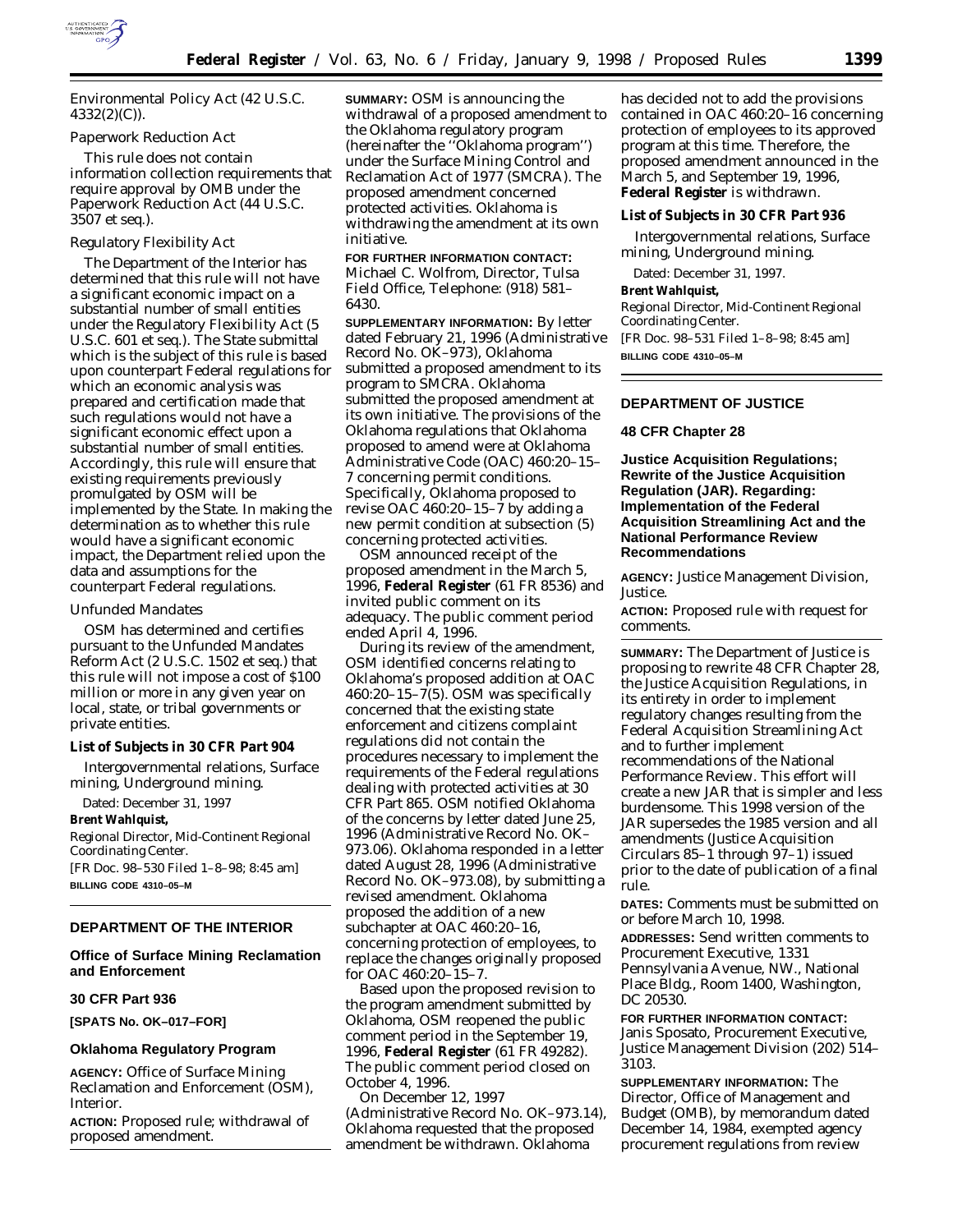under Executive Order 12291, except for selected areas. The exception applies to this rule. In addition, the Department of Justice certifies that this rule will not have a significant economic impact on a substantial number of small entities under the Regulatory Flexibility Act (5 U.S.C. 601–612) because the amendment sets forth, wholly, internal departmental procedures. All information collection requirements which require approval by OMB under the Paperwork Reduction Act of 1980 (Pub. L. 96–511) have been submitted to OMB. In those cases where an OMB control number has been assigned, the control number is included in the regulation.

## **List of Subjects in 48 CFR Parts 2801 Through 2852**

Government procurement.

## **Stephen R. Colgate,**

*Assistant Attorney General For Administration.*

For the reasons set out in the preamble, Chapter 28 of Title 48 of the Code of Federal Regulations is proposed to be revised as set forth below.

#### **CHAPTER 28—DEPARTMENT OF JUSTICE**

#### **SUBCHAPTER A—GENERAL**

- Part 2801—Department of Justice Acquisition Regulations System
- Part 2802—Definitions of Words and Terms Part 2803—Improper Business Practices and
- Personal Conflicts of Interest
- Part 2804—Administrative Matters

## **SUBCHAPTER B—COMPETITION AND ACQUISITION PLANNING**

- Part 2805—Publicizing Contract Actions
- Part 2806—Competition Requirements
- Part 2807—Acquisition Planning
- Part 2808—Required Sources of Supplies and Services
- Part 2809—Contractor Qualifications
- Part 2811—Describing Agency Needs
- Part 2812—Acquisition of Commercial Items

## **SUBCHAPTER C—CONTRACTING METHODS AND CONTRACT TYPES**

- Part 2813—Simplified Acquisition Procedures
- Part 2814—Sealed Bidding
- Part 2815—Contracting By Negotiation
- Part 2816—Types of Contracts
- Part 2817—Special Contracting Methods

## **SUBCHAPTER D—SOCIOECONOMIC PROGRAMS**

- Part 2819—Small Business Programs
- Part 2822—Application of Labor Laws to Government Acquisitions
- Part 2823—Environment, Conservation, Occupational Safety, and Drug-Free Workplace
- Part 2824—Protection of Privacy and Freedom of Information
- Part 2825—Foreign Acquisition

#### **SUBCHAPTER E—GENERAL CONTRACTING REQUIREMENTS**

Part 2828—Bonds and Insurance

- Part 2829—Taxes
- Part 2830—Cost Accounting Standards Administration
- Part 2831—Contract Cost Principles and Procedures
- Part 2832—Contract Financing Part 2833—Protests, Disputes, and Appeals

## **SUBCHAPTER F—SPECIAL CATEGORIES OF CONTRACTING**

Part 2834—Major System Acquisition

#### **SUBCHAPTER G—CONTRACT MANAGEMENT**

Part 2842—Contract Administration Part 2845—Government Property Part 2846—Quality Assurance

#### **SUBCHAPTER H—CLAUSES AND FORMS**

Part 2852—Solicitation Provisions and Contract Clauses

## **SUBCHAPTER A—GENERAL**

## **PART 2801—DEPARTMENT OF JUSTICE ACQUISITION REGULATIONS SYSTEM**

**Subpart 2801.1—Purpose, Authority, Issuance**

2801.101 Purpose.

## **Subpart 2801.2—Administration**

2801.270–1 Revisions.

## **Subpart 2801.3—Agency Acquisition Regulations**

2801.304 Agency control and compliance procedures.

#### **Subpart 2801.4—Deviations From The FAR and JAR**

- 2801.403 Individual deviations.
- 2801.404 Class deviations.
- 2801.470 Requests for class deviations.

### **Subpart 2801.6—Career Development, Contracting Authority, and Responsibilities**

- 2801.601 General.
- 2801.602 Contracting Officers.
- 2801602–3 Ratification of unauthorized commitments.
- 2801.603 Selection, appointment and termination of appointment.
- 2801.603–1 Department of Justice Acquisition Career Management Program.
- 2801.603–3 Appointment.

## **Subpart 2801.70—Contracting Officer's Technical Representative**

- 2801.7001–701 General.
- 2801.7001–702 Selection, appointment, and limitation of authority.

**Authority:** 28 U.S.C. 510; 40 U.S.C. 486(c); 28 CFR 0.75(j) and 28 CFR 0.76(j).

## **Subpart 2801.1—Purpose, Authority, Issuance**

## **2801.101 Purpose.**

(a) The Justice Acquisition Regulations (JAR) in this chapter are

established to provide procurement regulations that supplement the Federal Acquisition Regulation (FAR), 48 Code of Federal Regulations (CFR), Chapter 1. As such, the regulations contained in the JAR will include coverage of only those areas where agency implementation is required by the FAR, or where Department of Justice (DOJ) policies and procedures exist that supplement FAR coverage and directly affect the contractual relationship between the Department and potential or existing contractors. The JAR will not repeat FAR coverage.

(b) The FAR contains many references to agency procedures. If the JAR does not include supplemental guidance under the corresponding part or subpart, it is because the FAR language is considered to be sufficient. In those instances where the JAR states ''in accordance with bureau procedures'', it does not mean that the bureau must have a procedure. It is intended that the bureau procedures are to be followed if they exist; however, it does not mean that the bureau must have a formal written procedure. Where both the JAR and bureau procedures do not address a FAR subject, the FAR guidance is to be followed.

(c) The JAR is not a complete system of regulations and must be used in conjunction with the FAR.

## **Subpart 2801.2—Administration**

#### **2801.270–1 Revisions.**

In addition to changes published in the **Federal Register**, the JAR will be amended by issuance of Justice Acquisition Circulars (JACs) containing loose-leaf replacement pages which revise parts, subparts, sections, subsections, paragraphs or subparagraphs. A vertical bar (edit bar) at the beginning or end of a line indicates that a change has been made within that line.

## **Subpart 2801.3—Agency Acquisition Regulations**

## **2801.304 Agency control and compliance procedures.**

Pursuant to FAR 1.304, the Procurement Executive (PE) is responsible for ensuring that bureau acquisition regulations and directives do not restrain the flexibilities found in the FAR. For this reason, bureau acquisition regulations shall be forwarded to the PE upon issuance. The PE reserves the right to revoke the regulations and directives in this chapter if they are determined to be restrictive.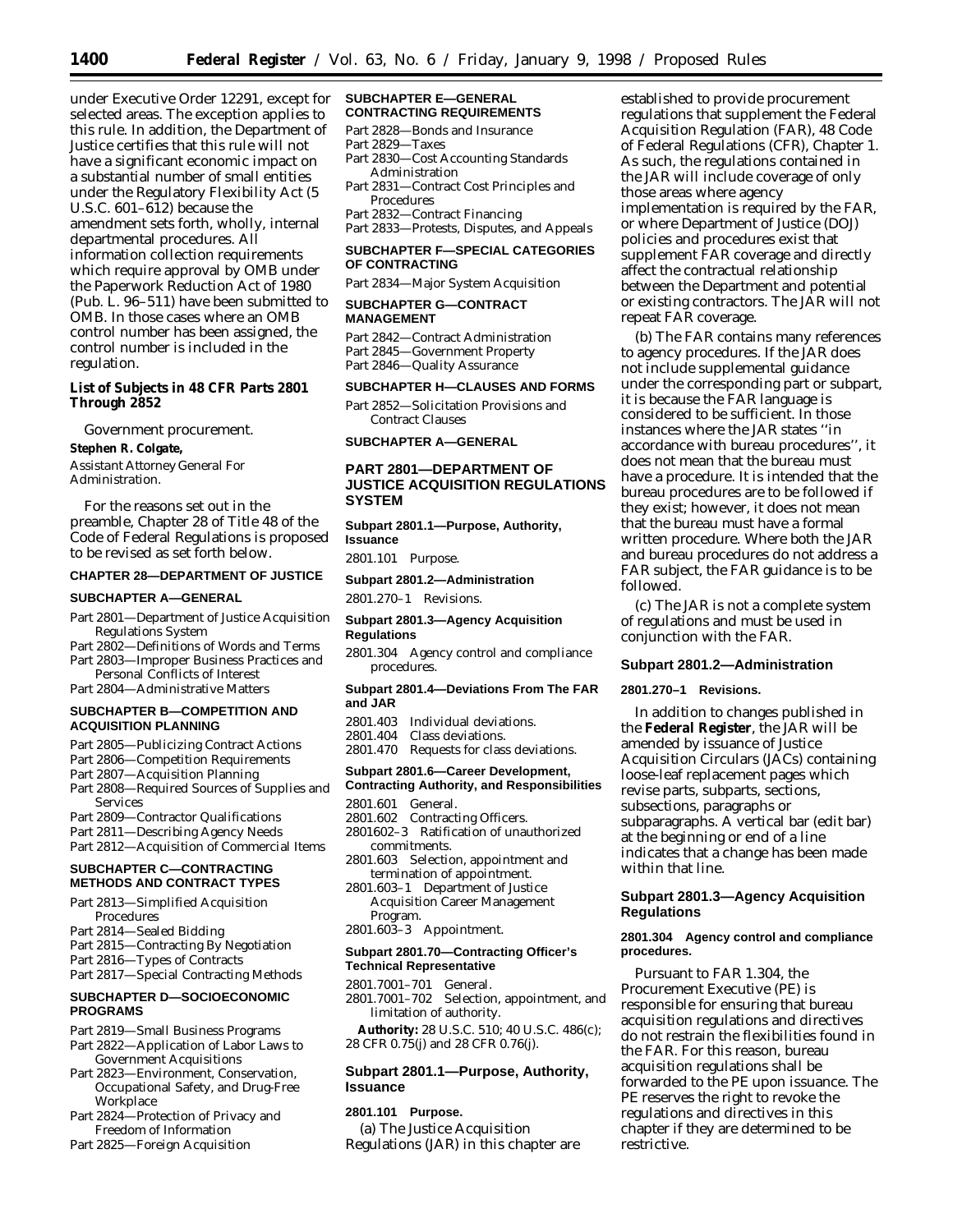## **Subpart 2801.4—Deviations from the FAR and JAR**

#### **§ 2801.403 Individual deviations.**

Individual deviations from the FAR or the JAR shall be approved by the head of the contracting activity (HCA). A copy of the deviation shall be included in the contract file. Copies of all deviations will be provided to the PE.

## **§ 2801.404 Class deviations.**

Requests for class deviations from the FAR or the JAR shall be submitted to the PE. The PE will consult with the chairperson of the Civilian Agency Acquisition Council, as appropriate, and send his/her recommendations to the AAG/A. The AAG/A will grant or deny requests for such deviations. For the purposes of this chapter, requests for deviations involving basic ordering agreements, master type contracts, or situations where multiple awards are made from one solicitation, are considered to involve more than one contract and therefore considered to be class deviation requests.

#### **§ 2801.470 Requests for class deviations.**

Requests for approval of class deviations from the FAR or the JAR shall be forwarded to the PE. Such requests will be signed by the Bureau Procurement Chief (BPC). Requests for class deviations shall be submitted as far in advance as the exigencies of the situation permit and shall contain sufficient written justification to evaluate the request.

## **Subpart 2801.6—Career Development, Contracting Authority, and Responsibilities**

#### **§ 2801.601 General.**

(a) In accordance with Attorney General Order 1687–93, the authority vested in the Attorney General with respect to contractual actions, for goods and services, is delegated to the following officials:

(1) Assistant Attorney General for Administration (for the offices, boards, and divisions (OBDs);

(2) Director, Federal Bureau of Investigation;

(3) Director, Bureau of Prisons;

(4) Commissioner, Federal Prison Industries;

(5) Commissioner, Immigration and Naturalization Service;

(6) Administrator, Drug Enforcement Administration;

(7) Assistant Attorney General, Office of Justice Programs;

(8) Director, U.S. Marshals Service;

(9) Director, National Institute of Corrections; and

(10) Inspector General, Office of the Inspector General.

(b) The acquisition authority delegated to the officials in 2801.601(a) may be redelegated to subordinate officials as necessary for the efficient and proper administration of the Department's acquisition operations. Such redelegated authority shall expressly state whether it carriers the power of redelegation of authority.

(c) The redelegation of contracting authority directly to specific persons without regard for intermediate organizational levels only establishes authority to represent the Government in its commercial business dealings. It is not intended to affect the organizational relationship between the contracting officers and higher administrative and supervisory levels in the performance of their duties.

#### **§ 2801.602 Contracting officers.**

#### **§ 2801.602–3 Ratification of unauthorized commitments.**

The HCA may delegate the authority to ratify unauthorized commitments to the chief of the contracting office, except for those actions effected by his or her office. Dollar thresholds for delegations made under this section will be determined by the HCA. Copies of all ratifications are to be provided to the PE.

## **§ 2801.603 Selection, appointment and termination of appointment.**

## **§ 2801.603–1 Department of Justice Acquisition Career Management Program.**

(a) Each Bureau Procurement Chief shall develop and manage an acquisition career management program for contracting personnel in his or her component, consistent and uniform with this section and the Department of Justice Acquisition Procurement Career Management Program.

(b) The program shall cover all contracting personnel in the following categories:

(1) General Schedule (GS–1102) Contracting Series;

(2) Contracting officers, regardless of General Schedule Series, with contracting authority above the simplified acquisition threshold;

(3) Purchasing Series (GS–1105), other individuals performing purchasing duties and individuals with contracting authority between the micro purchase and simplified acquisition thresholds.

(4) All Contracting Officer Representatives/Contracting Officer Technical Representatives, or equivalent positions.

(c) The program shall include: (1) *Management information system.* Standardized information on the

acquisition workforce will be collected and maintained. To the maximum extent practicable, such data requirements shall conform to the standards established by the Office of Personnel Management for the Central Personnel Data File and shall be compatible with the Department of Justice acquisition workforce management information system.

(2) *Individual assessments and development plans for personnel in the GS–1102 Contracting Series.*

(i) An individual assessment by a supervisor of each covered employee's state of competence to perform the full range of potential duties of his or her job; and

(ii) An individual development plan to schedule classroom, on-the-job training, or other training to develop the employee's skill level to an appropriate level in each area of competence necessary to perform his or her job.

(iii) Individual assessments and development plans should be designed to fit the needs of the component, but they should be built upon the units of competence and instruction prepared by the Federal Acquisition Institute whenever feasible. Individual development plans should attempt to bring the employee to an appropriate level of skill in all necessary competencies in the field of procurement. In general, a proficiency skill level of 3, as defined in Attachment 1 to OFPP Policy Letter 92–3, shall be obtained for any contracting duty that is actually required to be performed on the job. Individual assessments and development plans should be reviewed annually and revised as appropriate, until the employee reaches the full competency level of his or her job.

(iv) Employees who perform only purchasing duties, regardless of occupational series, shall be required to obtain the requisite level of skill only in competencies involving simplified acquisitions. If the employee's duties are expanded to include contracting duties, then skill procurement competencies must be assessed and developed.

(v) Individual assessments of covered employee skills shall be completed within 90 days of the employee's entry on duty.

(3) *Mandatory training.* Training shall be provided for the identified categories of contracting personnel to meet the minimum standards identified in OFPP Policy Letter 97–01.

(4) *Skills currency.* Contract Specialists (GS–1102) and contracting officers with authority to obligate funds above the micropurchase threshold that have satisfied the mandatory training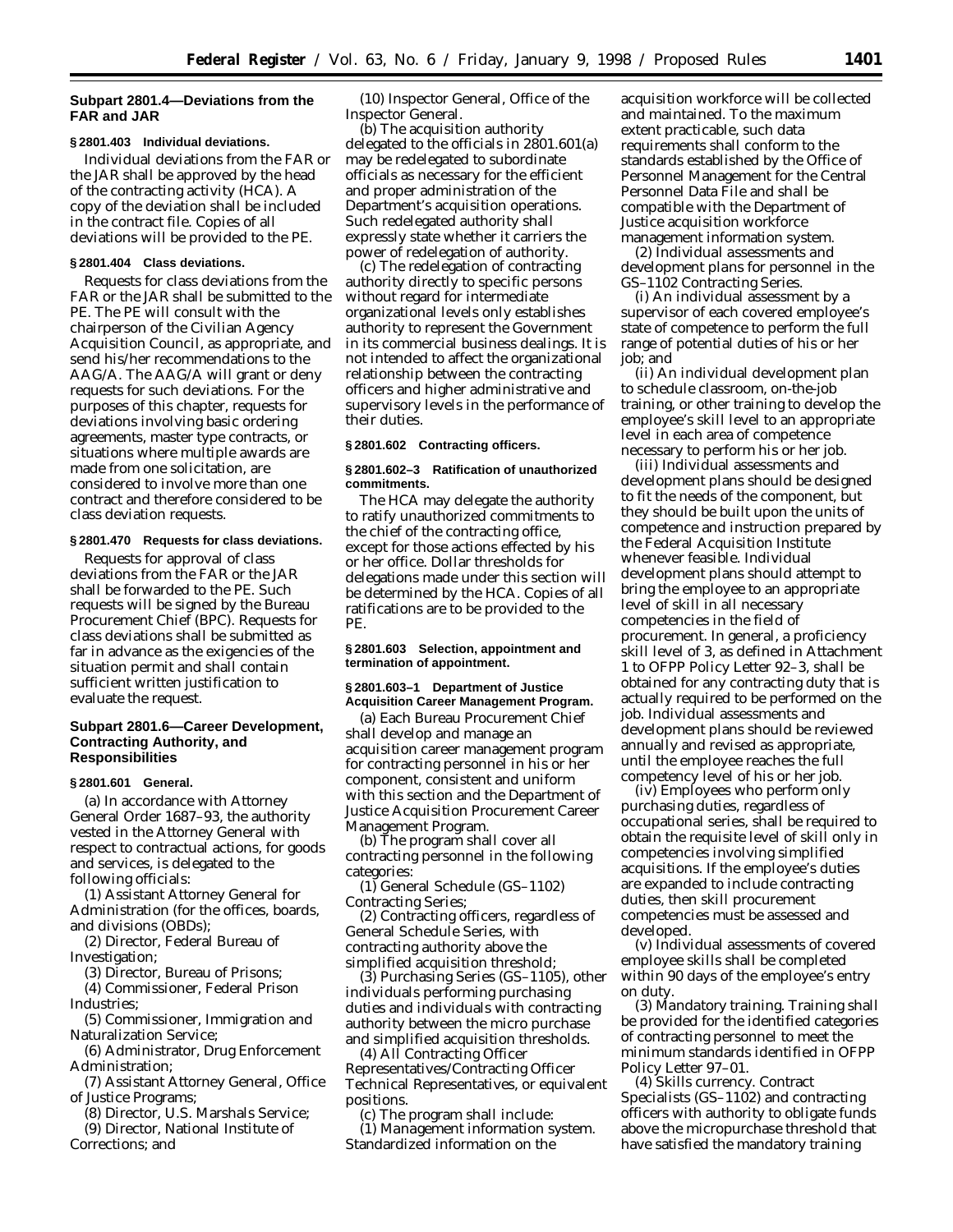requirements, shall be provided the equivalent of at least 40 hours of continuing procurement and acquisition related education and training every two years for the purpose of maintaining the currency of acquisition knowledge and skills.

(5) *Program funding.* Bureau Procurement Chiefs are responsible for assessing the funding needs to provide for the education and training of their acquisition workforce and requesting such funding in the annual budget process.

## **2801.603–3 Appointment.**

Contracting officers whose authority will be limited to micro-purchases shall be appointed in writing and include any limitations to that authority.

## **Subpart 2801.70—Contracting Officer's Technical Representative**

## **2801.7001–701 General.**

Contracting officers may appoint individuals selected by program offices to act as authorized representatives in the monitoring and administration of a contract. Such officials shall be designated as Contracting Officers' Technical Representatives (COTRs).

### **2801.7001–702 Selection, appointment, and limitation of authority.**

(a) *COTR Standards Program.* This subpart sets forth policies and procedures for establishing standards for COTRs in DOJ. The program sets forth minimum standards for individuals to be eligible for an appointment as a COTR.

(b) *Applicability.* the eligibility requirements of this subpart apply to all individuals who are designated by the contracting officer as COTRs.

(c) *Eligibility standards.* To be determined eligible for an appointment as a DOJ COTR, the following standards must be met:

(1) The candidate must attend and successfully complete a minimum of a 16-hour basic COTR course; and

(2) The candidate must attend a minimum of 1 hour training specifically in procurement ethics, either through courses offered periodically by the Department, the bureaus, or a Government or commercial vendor.

(d) *Limitations.* Each COTR appointment made by the contracting officer shall clearly state that the representative is not an authorized contracting officer and does not have the authority under any circumstances to:

(1) Award, agree to award, or execute any contract, contract modification, notice of intent, or other form of binding agreement;

(2) Obligate, in any manner, the payment of money by the Government;

(3) Make a final decision on any contract matter which is subject to the clause at FAR 52.233–1, Disputes; or

(4) Terminate, suspend, or otherwise interfere with the contractor's right to proceed, or direct any changes in the contractor's performance that are inconsistent with or materially change the contract specifications.

(e) *Termination.* Termination of the COTR's appointment shall be made in writing by the contracting officer and shall give the effective date of the termination. The contracting officer shall promptly modify the contract once a COTR termination notice has been issued. A termination notice is not required when the COTR's appointment terminates upon expiration of the contract.

(f) *Waivers.* No individual may serve as a COTR on any contract without the requisite training and signed COTR certificate for the file. In the rare event that there is an urgent requirement for a specific individual to serve as a COTR and the individual has not successfully completed the required training, the BPC may waive the training requirements and authorize the individual to perform the COTR duties, for a period of time not to exceed 120 days. The waiver will be granted in accordance with bureau procedures.

## **PART 2802—DEFINITIONS OF WORDS AND TERMS**

## **Subpart 2.1—Definitions**

#### **2802.101 Definitions.**

**Authority:** 28 U.S.C. 510; 40 U.S.C. 486(c); 28 CFR 0.75(j) and 28 CFR 0.76(j).

### **Subpart 2.1—Definitions**

#### **2802.101 Definitions.**

Throughout this chapter, the following words and terms are used as defined in this subpart unless the context in which they appear clearly requires a different meaning, or a different definition is prescribed for a particular part or portion of a part.

(a) *Bureaus* means contracting activities. (See *contracting activity* in this subpart.)

(b) *Bureau procurement chief* means that supervisory official who is directly responsible for supervising, managing and directing all contracting offices of the bureau.

(c) *Chief of the contracting office* means that supervisory official who is directly responsible for supervising, managing and directing a contracting office.

(d) *Contracting activity* means a component within the Department which has been delegated procurement authority to manage contracting functions associated with its mission. See 2801.601(a).

(e) *DOJ* means the Department of Justice.

(f) *Head of the contracting activity* means those officials identified in 2801.601(a) having responsibility for supervising, managing, and directing the operations of the contracting activities.

(g) *JAR* means the Department of Justice Acquisition Regulations.

(h) *JMD* means the Justice

Management Division.

(i) *OBD* means the offices, boards, and divisions within the Justice Department.

(j) *PE* means the Procurement Executive for the Department of Justice.

## **PART 2803—IMPROPER BUSINESS PRACTICES AND PERSONAL CONFLICTS OF INTEREST**

#### **Subpart 2803.1—Safeguards**

2803.101–3 Agency regulations.

- 2803.104 Procurement integrity.
- 2803.104–10 Violations or possible violations.
- 2803.104–70 Ethics program training requirements.

#### **Subpart 2803.2—Contractor Gratuities to Government Personnel**

2803.203 Reporting suspected violations of the Gratuities clause.

2803.204 Treatment of violators.

#### **Subpart 2803.3—Reports of Suspected Antitrust Violations**

2803.301 General.

## **Subpart 2803.9—Whistleblower Protections for Contractor Employees**

2803.905 Procedures for investigating complaints.

2803.906 Remedies.

**Authority:** 28 U.S.C. 510; 40 U.S.C. 486(c); 28 CFR 0.75(j) and 28 CFR 0.76(j).

## **Subpart 2803.1—Safeguards**

#### **2803.101–3 Agency regulations.**

The DOJ regulations governing Standards of Conduct are contained in 5 CFR part 2635.

#### **2803.104 Procurement integrity.**

## **2803.104–10 Violations or possible violations.**

(a) Upon receipt of information of a violation or possible violation of section 27 of the Act, the contracting officer must do the following:

(1) Refer the matter to the office of the Inspector General or other office designated in Attorney General Order 1931–94; and,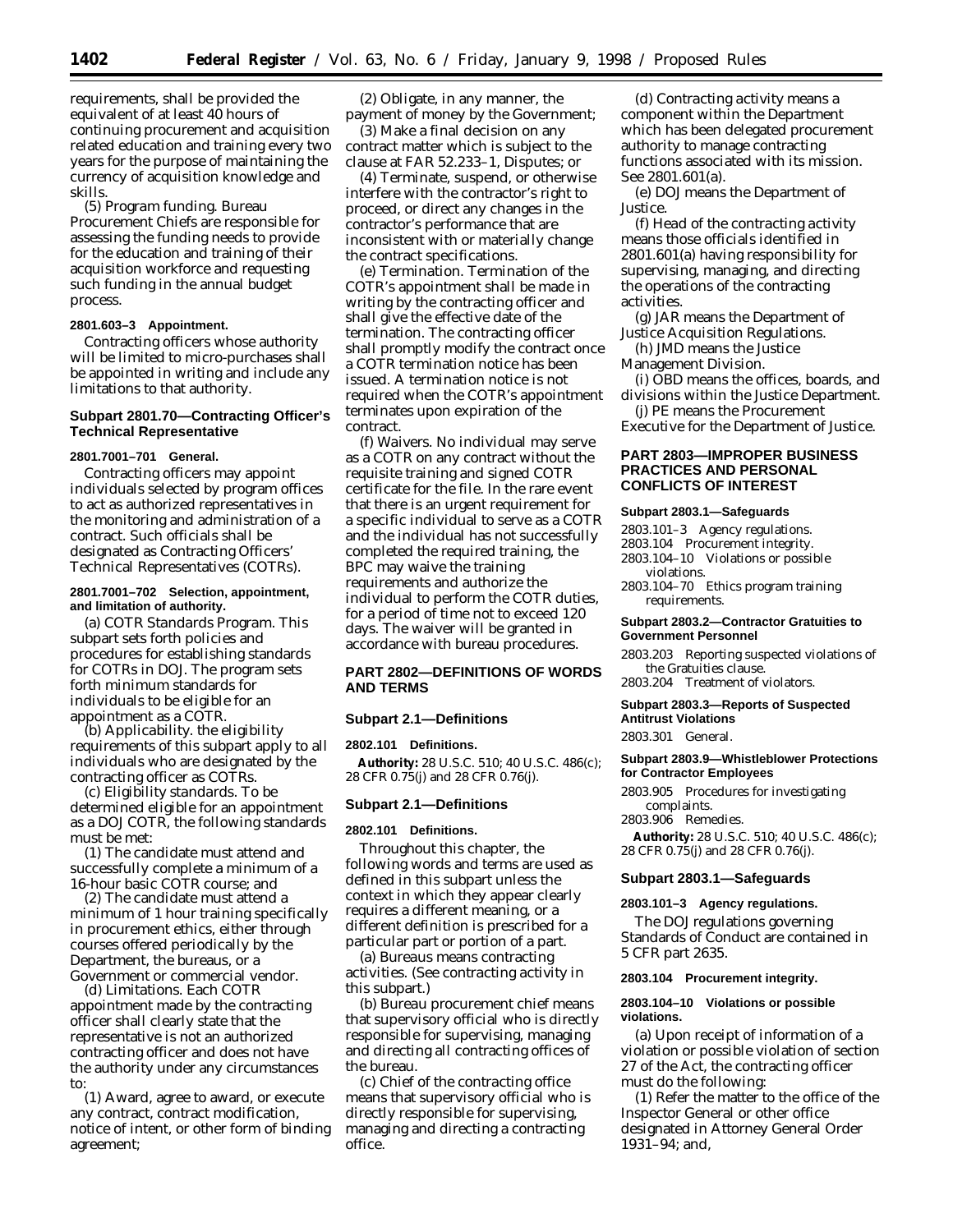(2) Make the determination required by FAR 3.104–10(a) and followed the procedures prescribed therein.

(b) The individual referenced in FAR 3.104–10(a)(1) is the Bureau Procurement Chief.

(c) The HCA must follow the criteria contained in FAR 3.104–10(g) when designating authority under this subpart.

(d) The HCA, or designee, shall refer information regarding actual or possible violations of section 27 of the Act to the Office of the Inspector General or other office designated in Attorney General Order 1931–94 for guidance before taking action.

(e) If the HCA, or designee, receiving the information of a violation, or possible violation, determines that award is justified by urgent and compelling circumstances, or is otherwise in the interest of the Government, then the contracting officer may be authorized to award the contract after notification to the Office of the Inspector General or other office designated in Attorney General Order 1931–94.

(f) The contracting officer will be advised, or directed by the HCA, or designee, as to the action to be taken. The types of actions that would normally be taken when a violation has occurred that affected the outcome of a procurement are listed in FAR 3.104– 11(d).

(g) The PE shall be advised of all instances where violations have been determined to have occurred. Information must describe the violation as well as actions taken.

### **2803.104–70 Ethics program training requirements.**

It is the responsibility of the bureaus to provide training for ''procurement officials'' concerning the requirements of FAR 3.104. The bureau procurement training efforts should be coordinated with the Department's Ethics Official, who is responsible for developing agency ethics training plans, to include briefings on ethics and standards of conduct for employees who are contracting officers and procurement officials. The Ethics Official should be contacted directly to schedule training.

## **Subpart 2803.2—Contractor Gratuities to Government Personnel**

## **2803.203 Reporting suspected violations of the Gratuities clause.**

DOJ personnel shall report suspected violations of the Gratuities clause to the contracting officer or chief of the contracting office in writing. The report shall clearly state the circumstances

surrounding the incident, including the nature of the gratuity, the behavior or action the gratuity was to influence, and the persons involved. The contracting officer, after review, shall forward the report along with his or her recommendations regarding the treatment of the violation in accordance with FAR 3.204(c) to the HCA or designee.

#### **2803.204 Treatment of violations.**

(a) The HCA or designee shall determine whether adverse action against the contractor in accordance with FAR 3.204(c) should be taken. In reaching a decision, the HCA or designee shall consult with the contracting activity's legal advisor and the Office of the Inspector General or other office designated in Attorney General Order 1931–94.

(b) Prior to taking any action against the contractor the HCA or designee shall allow the contractor the opportunity to present opposing arguments in accordance with FAR 3.204(b).

(c) The PE shall be advised of all instances where violations have been determined to have occurred. Information must describe the violation as well as actions taken.

## **Subpart 2803.3—Reports of Suspected Antitrust Violations**

#### **2803.301 General.**

Reports of suspected antitrust violations shall be referred to the AG and PE in accordance with bureau procedures.

## **Supart 2803.9—Whistleblower Protections for Contractor Employees**

## **2803.905 Procedures for investigating complaints.**

(a) The Inspector General shall conduct an investigation and provide a written report of findings to the HCA.

(b) The HCA will ensure that the Inspector General provides the report of finding as specified in FAR 3.905(c).

(c) the complainant and contractor shall be afforded the opportunity to submit a written response to the report of findings within 30 days to the HCA. Extensions of time to file a written response may be granted by the HCA.

(d) The HCA may at any time request additional investigative work be done on the complaint.

#### **2803.906 Remedies.**

(a) Upon determination that a contractor has subjected one of its employees to a reprisal for providing information, the HCA may take one or more actions specified in FAR 3.906(a).

(b) Whenever a contractor fails to comply with an order, the HCA shall request an action be filed for enforcement of such order in the United States district court.

## **PART 2804—ADMINISTRATIVE MATTERS**

### **Subpart 2804.4—Safeguarding Classified Information Within Industry**

2804.402 General.

- 2804.403 Responsibilities of contracting officers.
- 2804.470 Contractor Personnel Security Program. 2804.470–1 Policy.
- 2804.470–2 Responsibilties.

### **Subpart 2804.5—Electronic Commerce in Contracting**

2804.506 Exemptions.

#### **Subpart 2804.6—Contract Reporting**

2804.602 Federal Procurement Data System.

### **Subpart 2804.8—Government Contract Files**

2804.805 Storage, handling, and disposal of contract files.

## **Subpart 2804.9—Information Reporting to the Internal Revenue Service**

2804.901 Definitions.

- 2804.902 Contract information.
- 2804.970 Special reporting exceptions.

**Authority:** 28 U.S.C. 510; 40 U.S.C. 486(c); 28 CFR 0.75(j) and 28 CFR 0.76(j).

## **Subpart 2804.4—Safeguarding Classified Information Within Industry**

#### **2804.402 General.**

Classified acquisitions or contracts which require access to classified material, as defined in FAR 4.401, for their performance shall be subject to the policies, procedures, and instructions contained in departmental regulations in this chapter and shall be processed in a manner consistent with those regulations.

### **2804.403 Responsibilities of contracting officers.**

For proposed solicitations and contracts which may require access to classified material or where guard services are assigned to safeguard departmental activities in possession of classified information, the contracting officer will consult with the COTR and the Director, Security and Emergency Planning Staff, JMD, to determine the appropriate security measures to safeguard such material and information.

## **2804.470 Contractor Personnel Security Program.**

### **2804.470–1 Policy.**

It is the policy of the Department of Justice that all acquisitions which allow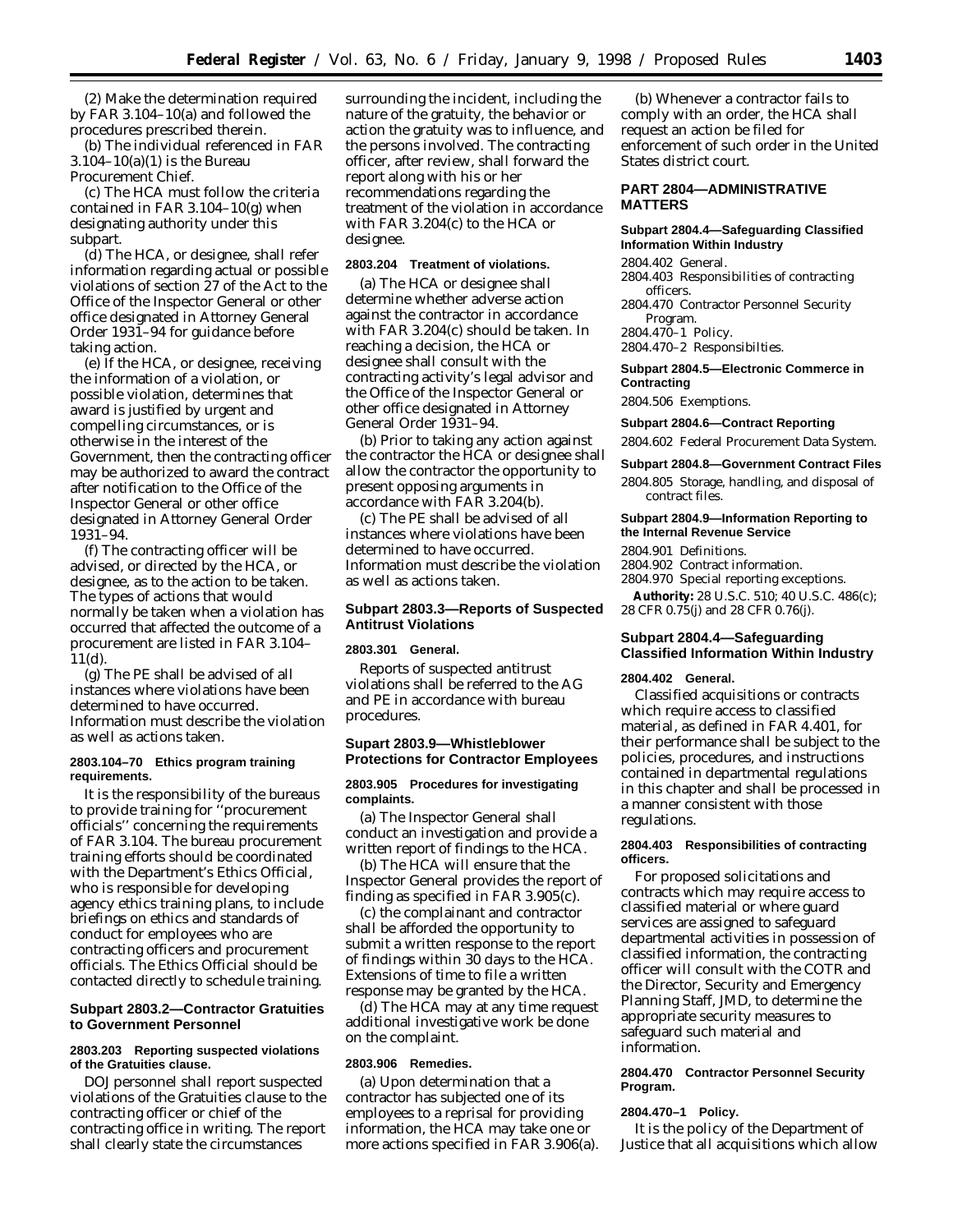unescorted contractor access to Government facilities or sensitive information contain, as appropriate, requirements for appropriate personnel security screening by the contractor. To the maximum extent practicable, contractors shall be made responsible for the performance of personnel security screening. The personnel security screening may vary from one acquisition to another, depending upon the type, context, duration and location of the work to be performed. Classified contracts are exempted from the requirements of this section because they are governed by he requirements of Executive Order 12829 (January 6, 1993).

## **2804.470–2 Responsibilities.**

(a) The primary acquiring component, together with its Security Program Manager, is responsible for providing the contracting officer with the appropriate contractor personnel security screening requirements (including waiver requirements, if appropriate) to be included in the statement of work.

(b) The contracting officer is responsible for including in the contract file for all such acquisitions, a certification made by the responsible Security Program Manager that the Personnel security requirements of the contract are adequate to ensure the security of Departmental operations, information and personnel.

(c) The Security Program Manager for the acquiring component is responsible for monitoring and ensuring that the contractor personnel security requirements of the contract are accomplished.

(d) For purposes of this section, the term Contracting Officer includes anyone empowered to place orders under Blanket Purchase Agreements (BPA) or any other existing contract vehicle and/or through the use of the government-wide commercial purchase card.

## **Subpart 2804.5—Electronic Commerce in Contracting**

## **2804.506 Exemptions.**

Pursuant to FAR 4.506(b), all determinations that FACNET processing is not cost-effective or practicable for the contracting office, or portions thereof, shall be initiated by the HCA and submitted to the PE for processing to the Attorney General for signature.

### **Subpart 2804.6—Conract Reporting**

## **2804.602 Federal Procurement Data System.**

(a) Federal Procurement Data System (FPDS) reports shall be submitted to the Procurement Policy and Review Group (PPRG) within 21 days of the close of each of the first three quarters of the fiscal year and within 30 days after the close of the fourth quarter. Specific preparation procedures are contained in the FPDS Reporting Manual and the Product and Service Code Manual.

(b) Bureaus shall submit their annual summary subcontract reports, together with copies of their Standard Form 295 to PPRG, and enter their summary subcontract data on-line to GSA, not later than February 15th of the following year.

(c) BPCs shall provide to the PE, the name, office, mailing address, and telephone number of the individual who will provide day-to-day operational contact within the bureau for the implementation of the FPDS. Changes and updates shall be forwarded to PPRG within 10 days after they occur. It is the responsibility of the bureau contacts to ensure that all actions are reported and submitted to PPRG in a timely manner and that all statistics and reports are accurate, current, and complete. BPCs shall be responsible for validating the data.

## **Subpart 2804.8—Government Contract Files**

## **2804.805 Storage, handling, and disposal of contract files.**

In accordance with FAR 4.805, each bureau shall prescribe procedures for the handling, storage, and disposing of contract files.

## **Subpart 2804.9—Information Reporting to the Internal Revenue Service**

#### **2804.901 Definitions.**

*Classified contract,* as used in this subpart, means a contract such that the fact of its existence or its subject matter has been designated and clearly marked or clearly represented, pursuant to the provisions of Federal law or an Executive Order, as requiring a specific degree of protection against unauthorized disclosure for reasons of national security.

*Confidential contract,* as used in this subpart, means a contract, the reporting of which to the Internal Revenue Service (IRS) as required under 26 U.S.C. 6050M, would interfere with the effective conduct of a confidential law enforcement activity, such as contracts for sites for undercover operations or

contracts with informants, or foreign counterintelligence activity.

#### **2804.902 Contract information.**

(a) Pursuant to FAR 4.902, the HCA, or delegate, shall certify to the PE, in the format specified in this section, under penalty of perjury, that such official has examined the information submitted by that bureau as its FPDS data, that the data has been prepared pursuant to the requirements of 26 U.S.C. 6050M, and that, to the best of such official's knowledge and belief it is compiled from bureau records maintained in the normal course of business for the purpose of making a true, correct and complete return as required by 26 U.S.C. 6050M.

(b) The following certification will be signed and dated by the HCA, or delegate, and submitted with each bureau quarterly FPDS report (as specified by 2804.602).

#### Certification

(Name), (Title) under the penalties of perjury have examined the information to be submitted by (Bureau) to the Procurement Executive, for making information returns on behalf of the Department of Justice to the Internal Revenue Service, and certify that this information has been prepared pursuant to the requirements of 26 U.S.C. 6050M and that it is to the best of my knowledge and belief, a compilation of bureau records maintained in the normal course of business for the purpose of providing true, correct and complete returns as required by 26 U.S.C. 6050M. lllalla llingua della contra della contra della contra della contra della contra della contra della contra del

Signature

Date

(c) The PE will certify the consolidated FPDS data for the Department, transmit the data to the Federal Procurement Data Center (FPDC) and authorize the FPDC to make returns to the IRS on behalf of the agency.

#### **2804.970 Special reporting exceptions.**

(a) The Technical and Miscellaneous Revenue Act of 1988 (Pub. L. 100–647) amended 26 U.S.C. 6959M to allow exceptions to the reporting requirements for certain classified or confidential contracts.

(b) The head of the agency has determined that the filing of information returns, as required by 26 U.S.C. 6050M, on confidential contracts, which involve law enforcement or foreign counterintelligence activities, would interfere with the effective conduct of those confidential law enforcement or foreign counterintelligence activities, and that the special reporting exceptions added to 26 U.S.C. 6050M by The Technical and Miscellaneous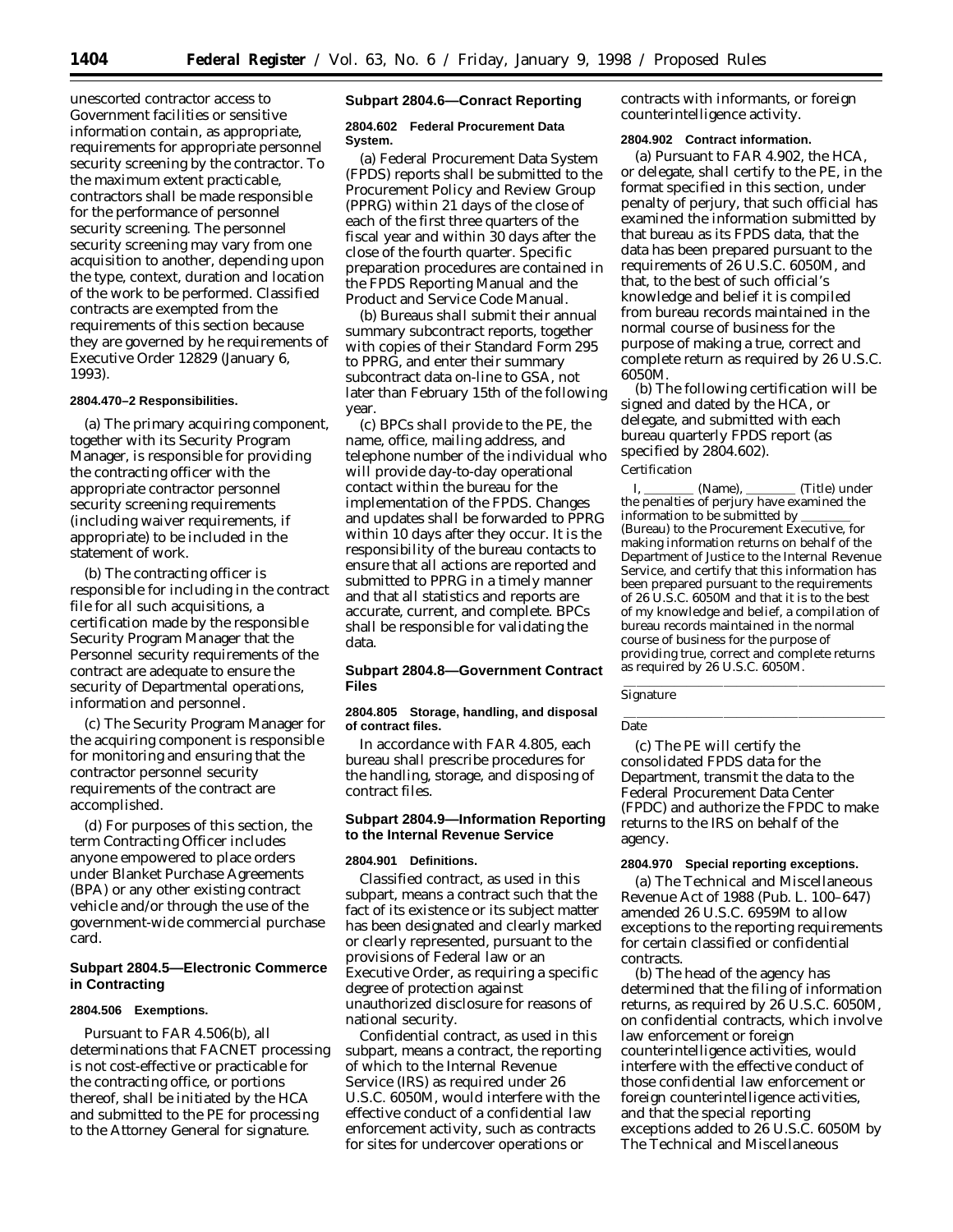Revenue Act of 1988 apply to these types of contracts.

## **SUBCHAPTER B—COMPETITION AND ACQUISITION PLANNING**

## **PART 2805—PUBLICIZING CONTRACT ACTIONS**

**Subpart 2805.2—Synopses of Proposed Contract Actions**

2805.201–70 Departmental notification.

**Subpart 2805.3—Synopses of Contract Awards**

2805.302–70 Departmental notification.

#### **Subpart 2805.5—Paid Advertisements**

2805.502 Authority. 2805.503–70 Procedures.

**Authority:** 28 U.S.C. 510; 40 U.S.C. 486(c); 28 CFR 0.75(j) and 28 CFR 0.76(j).

## **Subpart 2805–2—Synopses of Proposed Contract Actions**

## **2805.201–70 Departmental notification.**

(a) A copy of each synopsis of a proposed contract action sent to the Department of Commerce, shall be furnished to the Director, Office of Small and Disadvantaged Business Utilization (OSDBU), Justice Management Division (JMD).

(b) Contracting officers shall document, in the contract file, that a copy of the notice has been forwarded to the OSDBU. A ''cc'' to the OSDBU on the file copy of the Commerce Business Daily (CBD) notice shall be considered adequate documentation.

### **Subpart 2805.3—Synopses of Contract Awards**

#### **2805.302–70 Departmental notification.**

(a) The contracting officer shall forward a copy of the synopsis of contract award, as prepared under FAR 5.302, to the Director, OSDBU, JMD.

(b) Contracting officers shall document in the contract file that a copy of the notice has been forwarded to the OSDBU. A ''cc'' to the OSDBU on the file copy of the CBD notice shall be considered adequate documentation.

## **Subpart 2805.5—Paid Advertisements**

This subpart provides policies and procedures for the procurement of paid advertising as covered by 5 U.S.C. 302, 44 U.S.C. 3701, 3702, and 3703, and Title 7, Chapter 5–25.2, General Accounting Office Policy and Procedures Manual for Guidance of Federal Agencies.

## **2805.502 Authority.**

(a) Authorization for paid advertising is required for newspapers only. Pursuant to 28 CFR 0.14, the authority to approve publication of paid

advertisements in newspapers has been delegated to the officials listed in 2801.601(a). This authority may be redelegated as appropriate.

(b) Authority to purchase paid advertising must be granted in writing by an official delegated such authority. No advertisement, notice, or proposal will be published prior to receipt of advance written authority for such publication. No voucher for any such advertisement or publication will be paid unless there is presented, with the voucher, a copy of such written authority. Authority shall not be granted retroactively.

#### **2805.503–70 Procedures.**

(a) Agency Officials exercising the authority delegated by 2805.502 (a) and (b) shall do so in accordance with the procedures set forth in FAR 5.503 and those set forth in this subsection.

(b) Requests for procurements of advertising shall be accompanied by written authority to advertise or publish which sets forth justification and includes the names of newspapers or journals concerned, frequency and dates of proposed advertisements, estimated cost, and other pertinent information.

(c) Paid advertisements shall be limited to publication of essential details of invitations for bids and requests for proposals including those for the sale of personal property and for the recruitment of employees.

(d) Procedures for payment of vouchers are contained in Title 7, Chapter 5–25.2, General Accounting Office Policy and Procedures Manual for Guidance of Federal Agencies.

## **PART 2806—COMPETITION REQUIREMENTS**

## **Subpart 2806.3—Other Than Full and Open Competition**

2806.302 Circumstances permitting other than full and open competition.

2806.302–7 Public interest.

2806.302–70 Determination and findings.

2806.303 Justifications.

2806.303–1 Requirements.

2806.303–2 Content.

2806.304 Approval of the justification.

## **Subpart 2806.5—Competition Advocates**

2806.501 Requirement.

2806.502 Duties and responsibilities. **Authority:** 28 U.S.C. 510; 40 U.S.C. 486(c);

28 CFR 0.75(j) and 28 CFR 0.76(j).

## **Subpart 2806.3—Other than Full and Open Competition**

**2806.302 Circumstances permitting other than full and open competition.**

**2806.302–7 Public interest.**

### **2806.302–70 Determination and findings.**

(a) *Procedure.* The determination and findings (D&F) required by FAR 6.302– 7(c)(1) shall be prepared in the format provided in paragraph (b) of this subsection. The original D&F and documentation supporting the use of this exception to the requirement for full and open competition shall be submitted to PPRG, JMD, for concurrence and coordination to the Attorney General for signature.

(b) *Format.* The following format shall be used for the D&F:

## *Department of Justice, Washington, DC 20530, Determination and Findings* Authority To Use Other Than Full and Open Competition:

Upon the basis of the following findings and determination, which I hereby make pursuant to the authority of 41 U.S.C.  $253(c)(7)$ , as implemented by FAR 6.302-7, it is in the public interest to provide for other than full and open competition in the contract action described below. Findings:

1. The (1) purposes to enter into a contract for the acquisition of (2).

2. Use of the authority cited above is necessary and in the public interest for the following reasons: (3)

#### Determination

For the reasons described above, it is necessary and in the public interest to use other than full and open competition in the proposed acquisition.

#### Signature

## Date

Notes:

(1) Name of contracting activity.

(2) Brief description of supplies or services. (3) Explain the need for use of the authority.

#### **2806.303 Justification.**

### **2806.302–1 Requirements.**

Pursuant to FAR 6.303–1(d), a copy of the justification shall be forwarded through the Department's Competition Advocate to the Department's point of contact with the Office of the United States Trade Representative.

## **2806.303–2 Content.**

In addition to the information required by FAR 6.303–2, justifications requiring the approval of the PE shall contain the following documents: (a) A written Acquisition Plan as

required by FAR 7.102, and part 2807 of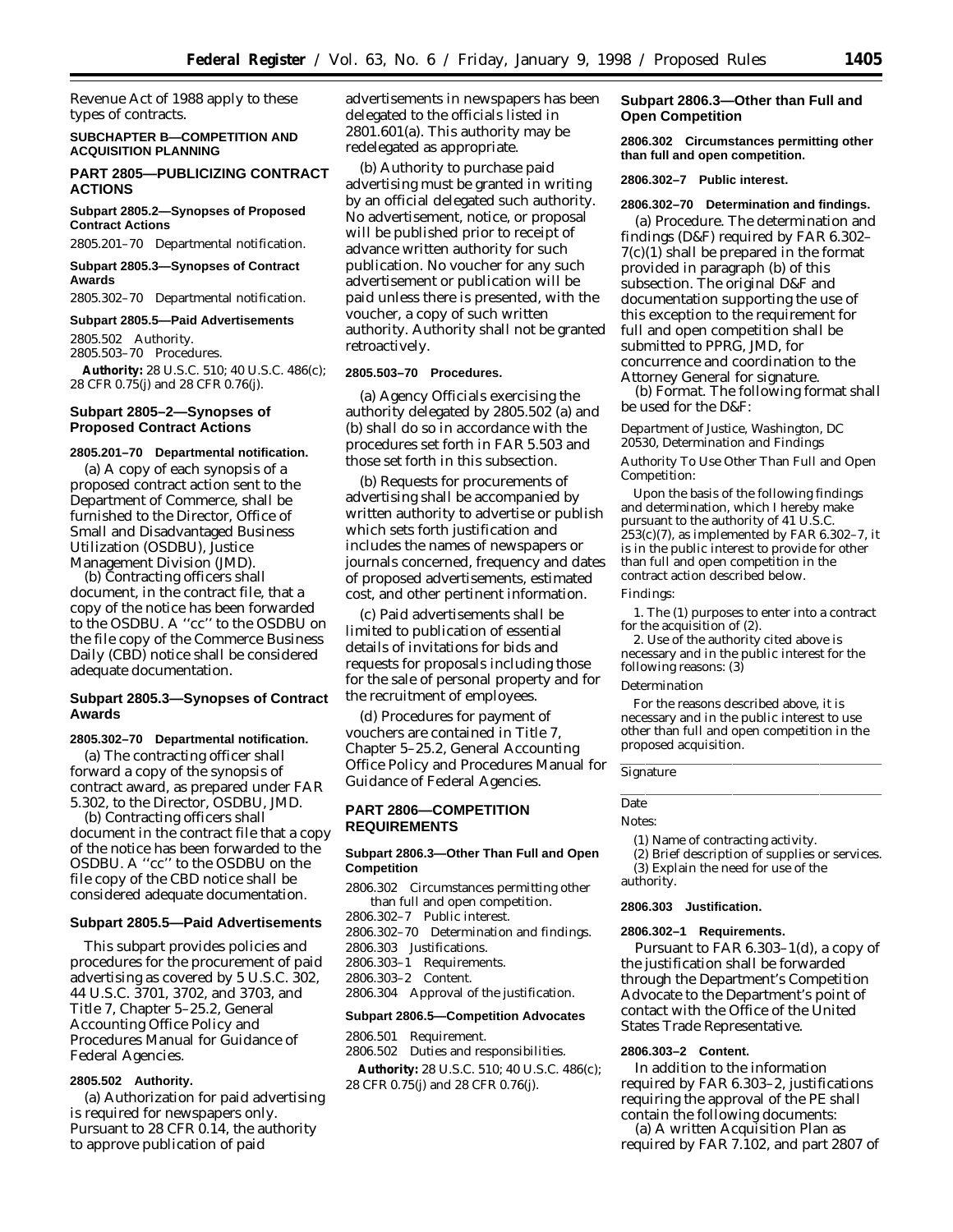this chapter. If a plan was not prepared, explain why planning was not feasible or accomplished.

(b) A copy of the CBD announcement or proposed announcement in accordance with the requirements of FAR 5.203.

(c) As part of the description of the supplies or services required in FAR 6.303–2, the justification shall include the statement of need as submitted by the requiring activity and any subsequent changes or revisions to the specifications.

(d) Any additional documentation that may be unique to the proposed procurement and is relevant to the justification.

## **2806.304 Approval of the justification.**

(a) All justifications for contract actions over the contracting officer's approval dollar threshold shall be submitted to the BPC for concurrence before being forwarded to the contracting activity competition advocate for approval. Justifications requiring approval by the PE shall be further submitted for the concurrence of the contracting activity competition advocate and the HCA, or designee, before being forwarded to the PE for approval.

(b) After approval by the PE, the signed original will be returned to the contracting activity and one copy will be retained by the PPRG, JMD.

(c) Pursuant to FAR 6.304(c), a class justification for other than full and open competition shall be approved in accordance with bureau procedures.

## **Subpart 2806.5—Competition advocates**

#### **2806.501 Requirement.**

In accordance with FAR 6.501:

(a) The Assistant Director, Procurement Policy and Review Group, Management and Planning Staff, Justice Management Division, has been designated as the Competition Advocate for the Department of Justice.

(b) The agency head will appoint, in each bureau, an official to be the contracting activity competition advocate. The contracting activity competition advocates shall be vested with the overall responsibility for competition activities within their contracting activity. No individual in the contracting office at or below the level of chief of the contracting office may serve as the contracting activity competition advocate. An individual at any level above the BPC may serve as contracting activity competition advocate.

## **2806.502 Duties and responsibilities.**

In addition to the duties and responsibilities set forth in FAR 6.502(b) and elsewhere in this chapter, contracting activity competition advocates shall:

(a) Actively enforce the Department's Competition Advocacy Program within the contracting activity and ensure that systems are established for the effective internal control of contracting activity functions and activities which implement the Department's Competition Advocacy Program.

(b) Implement specific goals and objectives to enhance competition and the acquisition of commercial items.

(c) Prepare and submit to the DOJ Competition Advocate, by November 30 of each year, an annual report of competition advocacy activities conducted during the prior fiscal year.

### **PART 2807—Acquisition Planning**

#### **Subpart 2807.1—Acquistion Plans**

2807.102 Policy.

- 2807.102–70 Applicability.
- 2807.103 Agency-head responsibilities. 2807.103–70 Other officials'

responsibilities.

2807.105 Contents of written acquisition plans.

**Subpart 2807.5—Inherently Governmental Functions**

2807.503 Policy.

**Authority:** 28 U.S.C. 510; 40 U.S.C. 486(c); 28 CFR 0.75(j) and 28 CFR 0.76(j).

#### **Subpart 2807.1—Acquisition Plans**

**2807.102 Policy.**

(a)(1) In accordance with FAR 7.1, DOJ contracting activities shall perform acquisition planning and conduct market research for all acquisitions in order to promote and provide for:

(i) Full and open competition (see FAR part 6);

(ii) Maximum practicable competition for those acquisitions where full and open competition is not required by FAR part 6; and

(iii) The acquisition of commercial items or, when commercial items are not available, nondevelopmental items to the maximum extent practicable.

(2) The degree of planning and market research may vary, depending on such factors as the acquisition's size, scope and complexity.

(b) Acquisition planning shall be the joint responsibility of both the contracting and program offices. All acquisition plans shall be prepared sufficiently in advance of solicitation release dates to ensure that requirements are presented in a way that promotes full and open competition

and provides sufficient time for the identification and resolution of impediments that could delay the acquisition or lead to increased cost or technical risk.

#### **2807.102–70 Applicability.**

(a) Planning commensurate with the complexity and dollar value of the individual requirement shall be performed for all acquisitions, except for those acquisitions listed in paragraph (c) of this subsection which may be exempt from the planning process. Heads of contracting activities may authorize the use of oral plans for simple and/or small dollar acquisitions. When oral plans are used, the file should be documented with the name of the individual who approved the plan.

(b) Written acquisition plans shall be prepared for all major systems acquisitions as defined in 2834.002.

(c) The following types of acquisitions may be exempt from the acquisition planning program:

(1) Architect-engineering services; (2) Unsolicited proposals (when deemed innovative and unique in accordance with FAR 15.5);

(3) Regulated utility services where services are available from only one source;

(4) Acquisitions made from or through other Government agencies; and

(5) Contract modifications which exercise an option or add funds to an incrementally funded contract (provided there is an approved acquisition planning document for the original action and there is no significant deviation from that plan).

### **2807.103 Agency-head responsibilities.**

The AAG/A may establish acquisition planning criteria and thresholds for those bureaus who:

(a) Fail to allow ample time for conducting competitive acquisitions;

(b) Develop a pattern of awarding urgent requirements that generally restrict competition; and

(c) Fail to identify identical or like requirements that can be combined under one solicitation and miss opportunities to obtain lower costs through volume purchasing, reduce administrative costs in processing one contract action versus multiple actions, and standardize goods and services.

## **2807.103–70 Other officials' responsibilities.**

(a) In accordance with FAR 7.1, the HCA shall develop an acquisition planning program for all acquisitions to ensure that its needs are met in the most effective, economical, and timely manner.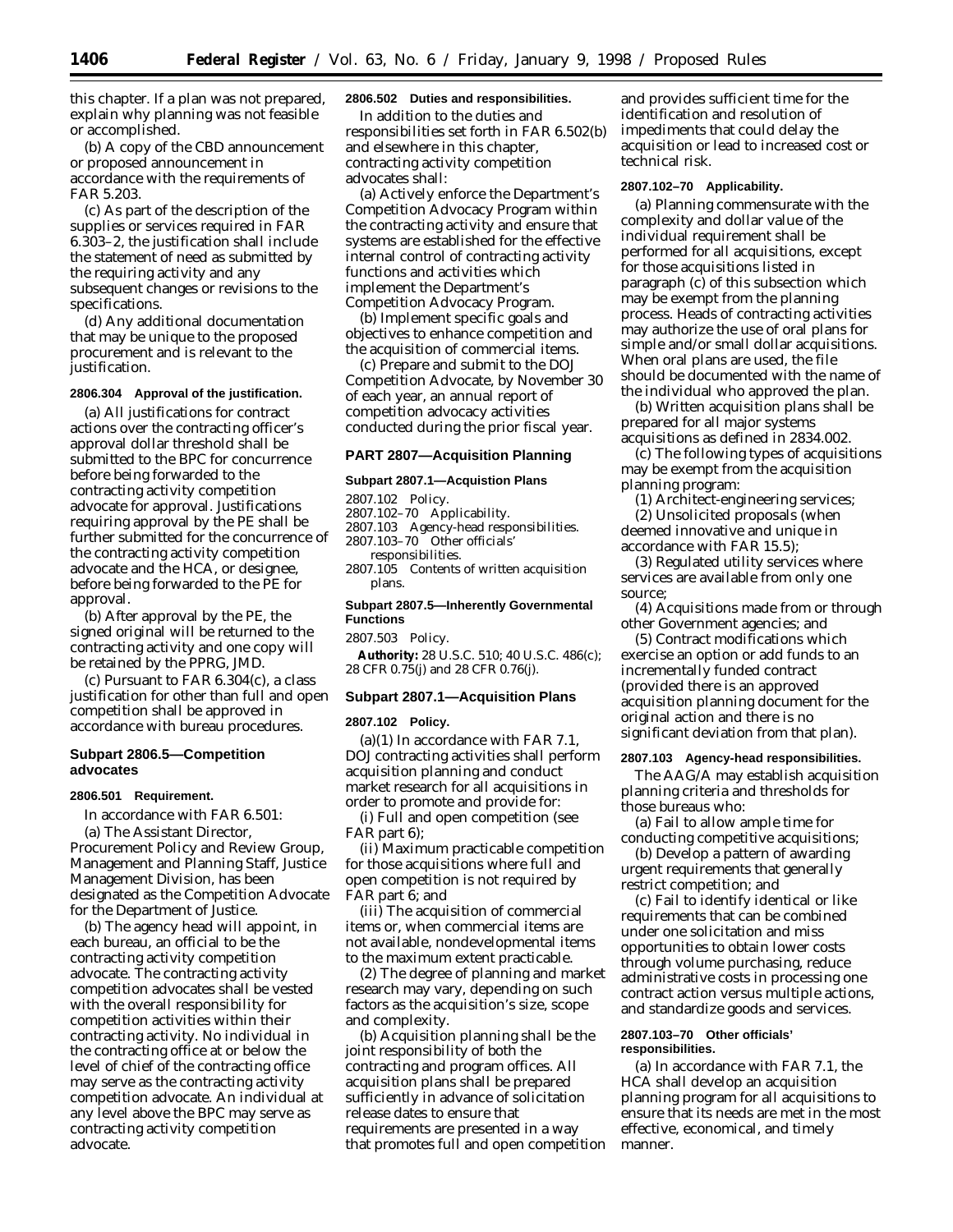(b) Heads of contracting activities have the flexibility to develop programs that are best suited to their individual needs. Criteria and thresholds shall be established at which increasingly greater detail and formality in the planning process is required. DOJ components are encouraged to keep paperwork to a minimum and to put a premium on simplicity.

(c) HCAs shall ensure that, during the acquisition planning phase,

requirements personnel consider the use of:

- (1) The metric system of measurement consistent with 15 U.S.C. 2205(b); and
- (2) Environmentally preferable and energy-efficient products and services.

### **2807.105 Contents of written acquisition plans.**

(a) HCAs shall prescribe format and content of acquisition planning documents that are commensurate with the complexity and dollar value of the individual acquisition (sample acquisition planning documents for both simple and complex acquisitions will be made available by PPRG, JMD, and may be used or modified as appropriate).

(b) HCAs shall include, at a minimum, the content elements at FAR 7.105 and 106 for all major systems acquisitions as defined in 2834.002.

## **Subpart 2807.5—Inherently Governmental Functions**

#### **2807.503 Policy.**

The requirements official shall provide the contracting officer, concurrent with the transmittal of the statement of work (or modification thereof), a written determination that none of the functions to be performed are inherently governmental. Any disputes concerning this determination shall be resolved by the contracting officer, after consultation with the requirements official. The contracting officer's determination shall be final.

## **PART 2808—REQUIRED SOURCES OF SUPPLIES AND SERVICES**

## **Subpart 2808.8—Acquisition of Printing and Related Supplies**

## 2808.802 Policy.

**Authority:** 28 U.S.C. 510; 40 U.S.C. 486(c); 28 CFR 0.75(j) and 28 CFR 0.76(j).

## **Subpart 2808.8—Acquisition of Printing and Related Supplies**

## **2808.802 Policy.**

The Director, Facilities and Administrative Services Staff, has been designated to serve as the central printing authority for the Department.

## **PART 2809—CONTRACTOR QUALIFICATIONS**

## **Subpart 2809.4—Debarment, Suspension, and Ineligibility**

#### 2809.402 Policy.

- 2809.404 List of parties excluded from Federal procurement and nonprocurement programs.
- 2809.405 Effect of listing.
- 2809.405–1 Continuation of current contracts.

#### **Subpart 2809.5—Organizational and Consultant Conflict of Interest**

2809.503 Waiver.

**Authority:** 28 U.S.C. 510; 40 U.S.C. 486(c); 28 CFR 0.75(j) and 28 CFR 0.76(j).

## **Subpart 2809.4—Debarment, Suspension, and Ineligibility**

## **2809.402 Policy.**

Contracting activities shall:

(a) Consider debarment or suspension of a contractor when cause is shown as listed under FAR 9.406–2 and FAR 9.407–2. Contracting staffs should consult with their appropriate legal counsel prior to making a decision to initiate debarment or suspension proceedings. If a determination is made that available facts do not justify beginning debarment or suspension proceedings, the file should be documented accordingly. This determination should be subject to reconsideration if new information or additional fact-finding so justifies.

(b) If the decision is made to initiate debarment and/or suspension of a contractor, immediately prepare a notice in accordance with FAR 9.046–3(c) or FAR 9.407–3(c). The draft notice, along with the administrative file containing all relevant facts and analysis shall be forwarded to the PE, as the debarring and suspending official, following review by the activity's legal counsel and BPC.

(c) The PE shall:

(1) Review the notice and administrative file for sufficiency and provide for review by other DOJ officials as considered appropriate;

(2) If it is determined that action is warranted, give the contractor prompt notice of the proposed debarment or suspension, in accordance with FAR 9.406–3(c) or FAR 9.407–3(c);

(3) Direct additional fact-finding as necessary when material facts are in dispute.

(4) Notify the contractor of the final decision to debar or suspend, including a decision not to debar or suspend, in accordance with FAR 9.406–3(c) and FAR 9.407–3(c).

## **2809.404 List of parties excluded from federal procurement and nonprocurement programs.**

(a) The PE shall:

(1) Provide GSA notification of the information set forth in FAR 9.404(b) within five working days after debarring or suspending a contractor or modifying or rescinding such an action.

(2) Maintain agency-wide records of debarred or suspended contractors in accordance with FAR 9.404.

(b) Contracting activities shall provide an effective system to ensure that contracting staff consult the ''List of Parties Excluded from Federal Procurement and Nonprocurement Programs'' prior to soliciting offers from, awarding or extending contracts to, or consenting to subcontracts with contractors on the list.

## **2809.405 Effect of listing.**

(a) Contractors debarred, suspended, or proposed for debarment are excluded from receiving contracts, and bureaus shall not solicit offers from, award contracts to, or consent to subcontracts with these contractors, unless the HCA determines that there is a compelling reason for such action and the PE approves such determinations.

(b) Bids received from any listed contractor in response to an invitation for bids shall be entered on the abstract of bids, and rejected unless the HCA determines in writing that there is a compelling reason to consider the bid and the PE approves such action.

(c) Proposals, quotations, or offers received from any listed contractor shall not be evaluated for award or included in the competitive range, nor shall discussions be conducted with a listed offeror during a period of ineligibility, unless the HCA determines in writing that there is a compelling reason to do so and the PE approves such action.

#### **2809.405–1 Continuation of current contracts.**

(a) In accordance with FAR 9.405–1, contracting activities may continue contracts or subcontracts in existence at the time a contractor is suspended or debarred unless it is determined that termination of the contract is in the best interest of the Government. In making this determination, contracting activities shall consider the seriousness of the act or omission leading to the debarment or suspension, the effect of debarment or suspension on the contractor's ability to continue operations, and the Department's ability to safeguard its interests and receive satisfactory performance.

(b) Contracting activities shall not renew or otherwise extend the duration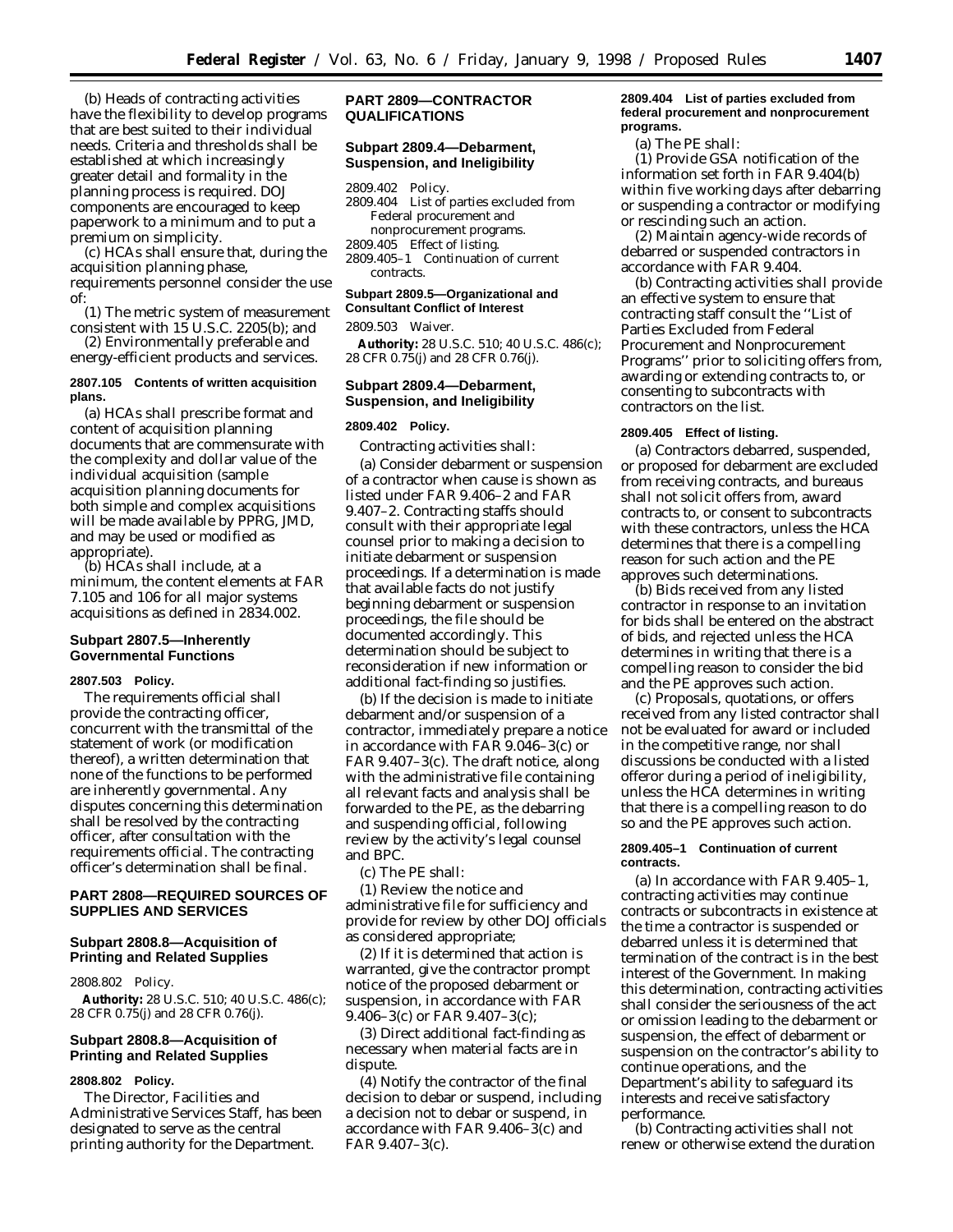of current contracts, or consent to subcontracts, with contractors debarred, suspended, or proposed for debarment, unless the HCA states, in writing, the compelling reasons for renewal or extension and the PE approves such action.

## **Subpart 2809.5—Organizational and Consultant Conflicts of Interest**

#### **2809.503 Waiver.**

The HCA may waive any general rule or procedure of FAR 9.5 by determining that its application in a particular situation would not be in the Government's interest.

## **PART 2811—DESCRIBING AGENCY NEEDS**

2811.001 Definitions. 2811.002 Policy.

## **Subpart 2811.1—Selecting and Developing Requirements Documents**

2811.103 Market acceptance. 2811.104–70 Brand-name or equal description.

### **Subpart 2811.6—Priorities and Allocations**

2811.603 Procedures.

**Authority:** 28 U.S.C. 510; 40 U.S.C. 486(c); 28 CFR 0.75(j) and 28 CFR 0.76(j).

#### **2811.001 Definitions.**

*Dual systems* means the use of both inch-pound and metric systems. For example, an item is designed, produced and described in inch-pound values with soft metric values also shown for information or comparison purposes.

*Hybrid systems* means the use of both inch-pound and standard metric values in specifications, standards, supplies, and services; e.g., an engine with internal parts in metric dimensions and external fittings or attachments in inchpound dimensions.

*Metric system* means the International System of Units established by the General Conference of Weights and Measures in 1960.

*Soft metric* means the result of mathematical conversion of inch-pound measurements to metric equivalents in specifications, standards, supplies, and services. The physical dimensions are not changed.

#### **2811.002 Policy.**

Consistent with the policy expressed in FAR 11.002(b), solicitations must include specifications and purchase descriptions stated in metric units of measurement whenever metric is the accepted industry system. Whenever possible, commercially developed metric specifications and internationally, or domestically developed voluntary standards, using

metric measurements, must be adopted. While an industry is in transition to metric specifications, solicitations must include requirements documents stated in soft metric, hybrid, or dual systems, except when impractical or inefficient.

## **Subpart 2811.1—Selecting and Developing Requirements Documents**

## **2811.103 Market acceptance.**

Pursuant to FAR 11.103, the HCA or designee at a level not lower than the BPC has the authority to require offerors to demonstrate that the items offered meet the criteria set forth in FAR 11.103(a).

## **2811.104–70 Brand-name or equal description.**

When a brand-name or equal description is used, the clause set forth in 2852.211–70, Brand-Name or Equal, shall be inserted into the solicitation.

## **Subpart 2811.6—Priorities and Allocations**

### **2811.603 Procedures.**

The PE is the agency official delegated authority to exercise priority authority on behalf of the Department. Any request for a priority rating on a contract or order must be submitted to PPRG, JMD, in accordance with the procedures in this subpart.

(a) The requesting activity shall submit, to the PE, a description of the supplies or services requiring a priority rating and a complete justification for the necessity of a rated order including the method and type of contract and the anticipated award date. The justification must also state the level of priority rating requested and comply with the requirements of the Defense Priorities and Allocations System.

(b) Upon receipt, the PPRG shall review the request for completeness and establish appropriate liaison with the Department of Commerce (DOC), the administering agency. Depending on the nature of the requirement, the PPRG may schedule a meeting with DOC officials to present the proposal. In such cases, a representative from the requiring activity may be requested to attend.

(c) DOJ activities requesting rated orders that concern classified material shall call PPRG before submitting their request to ensure appropriate transmission and handling between the requesting activity and PPRG.

## **PART 2812—ACQUISITION OF COMMERCIAL ITEMS**

#### **Subpart 2812.3—Solicitation Provisions and Contract Clauses for the Acquisition of Commercial Items**

2812.302 Tailoring of provisions and clauses for the acquisition of commercial items.

**Authority:** 28 U.S.C. 510; 40 U.S.C. 486(c); 28 CFR 0.75(j) and 28 CFR 0.76(j).

## **Subpart 2812.3—Solicitation Provisions and Contract Clauses for the Acquisition of Commercial Items**

#### **2812.302 Tailoring of provisions and clauses for the acquisition of commercial items.**

Pursuant to FAR 12.302(c), the HCA or designee at a level not lower than the BPC is authorized to approve clauses or additional terms or conditions for inclusion in solicitations or contracts for commercial items that are inconsistent with customary commercial practices.

## **SUBCHAPTER C—CONTRACTING METHODS AND CONTRACT TYPES**

## **PART 2813—SIMPLIFIED ACQUISITION PROCEDURES**

### **Subpart 2813.1—General**

2813.103 Policy—Purchases at or below the micro-purchase threshold.

#### **Subpart 2813.4—Imprest Fund**

2813.401 General.

## **Subpart 2813.5—Purchase Orders**

2813.505 Purchase order and related forms.

## **Subpart 2813.70—Certified Invoice Procedure**

- 2813.7001 Policy.
- 2813.7002 Procedure.

**Authority:** 28 U.S.C. 510; 40 U.S.C. 486(c); 28 CFR 0.75(j) and 28 CFR 0.76(j).

## **Subpart 2813.1—General**

## **2813.103 Policy—Purchases at or below the micro-purchase threshold.**

To the maximum extent practicable, the Government Purchase Card shall be used as the primary method for transacting micro-purchases.

## **Subpart 2813.4—Imprest Fund**

#### **2813.401 General.**

Regulations governing the operation and procedures of the imprest fund shall be contained in internal bureau regulations. Individuals delegated the authority to withdraw from the imprest fund are further subject to the limitations contained in their delegation memorandum.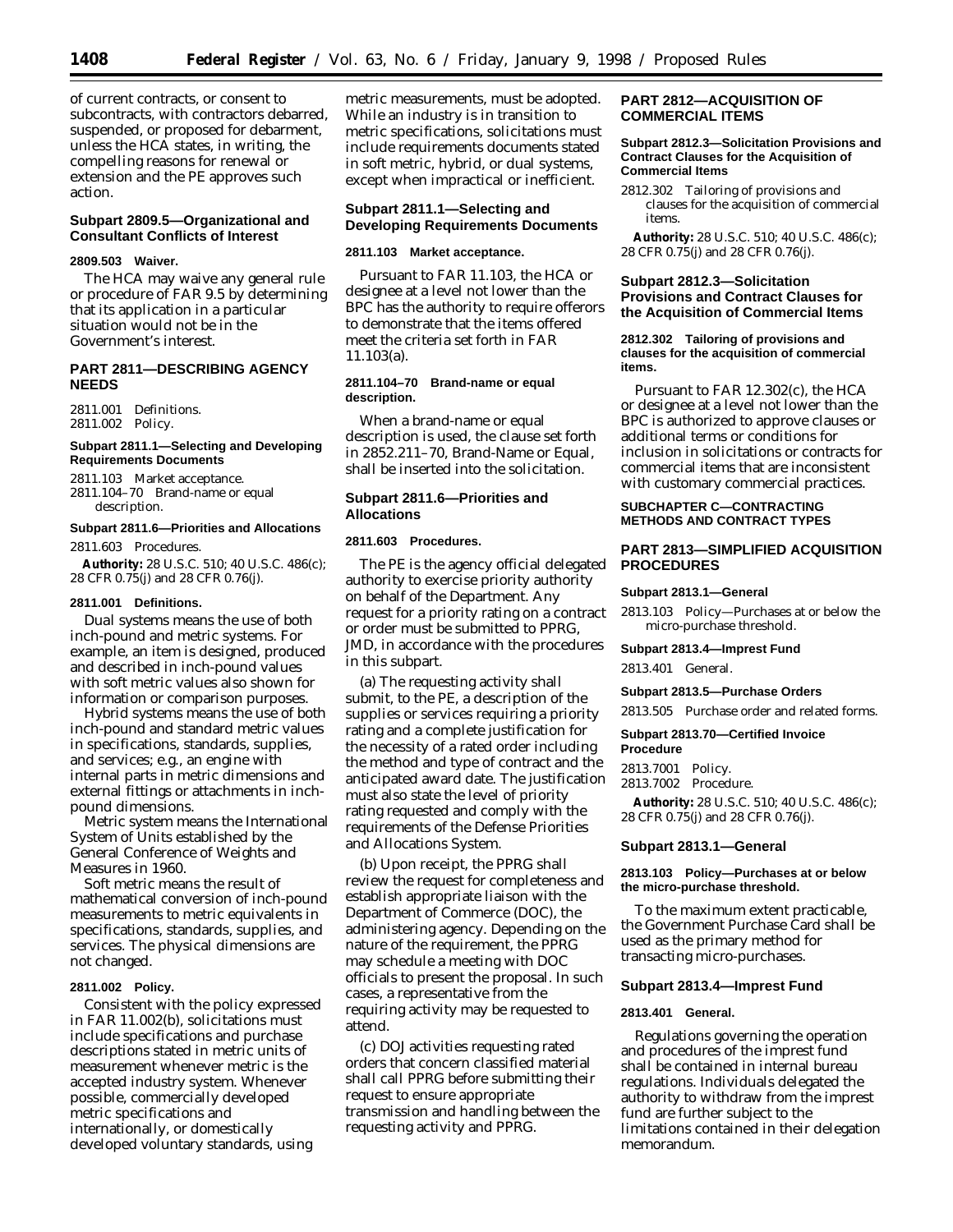### **Subpart 2813.5—Purchase Orders**

### **2813.505 Purchase order and related forms.**

(a) In accordance with FAR 13.505, for other than commercial items, bureaus may use order forms other than Standard Form (SF) 1449, OF 347 and 348 and may print on those forms, clauses considered to be suitable for purchases.

(b)(1) Contracting activities using the SF 44 will be responsible for instructing authorized users as to the limitations and procedures for use of the form as outlined in FAR 13.505.

(2) Since the SF 44 is an accountable form, a record shall be maintained of: serial numbers of the forms; to whom issued; and, the date issued. SF 44s shall be kept securely under lock and key to prevent unauthorized use. A reservation of funds shall be established to cover total anticipated expenditures prior to use of the SF 44.

## **Subpart 2813.70—Certified Invoice Procedure**

## **2813.7001 Policy.**

Under limited circumstances as described in this subpart, supplies or services directly related to mission accomplishment, may be acquired on the open market from local suppliers at the site of the work or use point, using vendor's invoices under the certified invoice procedure, instead of issuing purchase orders. Certified invoice procedures may not be used to place orders under established contracts.

#### **2813.7002 Procedure.**

(a) Purchases utilizing the certified invoice procedure shall be effected only in accordance with FAR part 13 and this part 2813, subject to the following:

(1) The amount of any one purchase does not exceed the micro-purchase threshold;

(2) A purchase order is not required by either the supplier or the Government;

(3) Appropriate invoices can be obtained from the supplier; and,

(4) The items to be purchased shall be domestic source end products, except as provided in FAR subpart 25.1.

(b) Use of the certified invoice procedures does not eliminate the requirements in FAR part 13 or this part 2813 that are applicable to purchases of this dollar threshold.

(c) The chief of the contracting office, as defined in 2802.101(c), shall delegate the authority to use the certified invoice procedure. Each delegation must specify any limitations placed on the individual's use of these procedures,

such as limits on the amount of each purchase, or limits on the commodities, or services which can be procured.

(d) Each individual using this purchasing technique shall require the supplier to immediately submit properly prepared invoices which itemized property or services furnished. Upon receiving the invoice, the individual making the purchase shall annotate the invoice with the date of receipt, verify the arithmetic accuracy of the invoiced amount and verify on the invoice that the supplies and/or services have been received and accepted. If the invoice is correct, the individual making the purchase shall sign the invoice indicating acceptance and immediately forward it to the appropriate administrative office. The invoice shall be approved by the appropriate administrative office and forwarded to the Finance Office for payment within 5 workdays after receipt of the invoice, or acceptance of supplies or services, whichever is later. Before forwarding the invoice to Finance, the administrative office shall place the following statement on the invoice, along with the accounting and appropriation data:

I certify that these goods and/or services were received on \_\_ accepted on \_\_\_\_\_\_\_ (date). Oral purchase was authorized and no confirming order has been issued. lllalla llista se est alla seguente del control de la control de la control de la control de la control de la

Signature

Date

Printed or Typed Name and Title

### **PART 2814—SEALED BIDDING**

## **Subpart 2814.4—Opening of bids and award of contract**

2814.407 Mistakes in bids.

2814.407–3 Other mistakes disclosed before award.

- 2814.407–4 Mistakes after awards.
- 2814.409 Information to bidders.

2814.409–2 Award of classified contracts. **Authority:** 28 U.S.C. 510; 40 U.S.C. 486(c); 28 CFR 0.75(j) and 28 CFR 0.76(j).

## **Subpart 2814.4—Opening of bids and award of contract**

#### **2814.407 Mistakes in bids.**

### **2814.407–3 Other mistakes disclosed before award.**

(a) The authority to make determinations under paragraphs (a), (b), (c), and (d) of FAR 14.407–3 is delegated to the HCA or designee at a level not lower than the BPC.

(b) The following procedures shall be followed when submitting doubtful

cases of mistakes in bids to the Comptroller General for an advance decision.

(1) Requests for advance decisions submitted to the Comptroller General in cases of mistakes in bids shall be made by the HCA.

(2) Requests for advance decisions shall be in writing, dated, signed by the requestor, addressed to the Comptroller General of the United States, General Accounting Office, Washington, D.C. 20548, and contain the following:

(i) The name and address of the party requesting the decision;

(ii) A statement of the question to be decided, a presentation of all relevant facts, and a statement of the requesting party's position with respect to the question; and,

(iii) Copies of all pertinent and supporting documentation.

### **2814.407–4 Mistakes after award.**

Proposed determinations under FAR 14.407 shall be coordinated with legal counsel in accordance with bureau procedures.

### **2814.409 Information to bidders.**

## **2814.409–2 Award of classified contracts.**

In accordance with FAR 14.409–2, the contracting officer shall advise the unsuccessful bidders, including any who did not bid, to take disposition action in accordance with bureau procedures.

## **PART 2815—CONTRACTING BY NEGOTIATION**

#### **Subpart 2815.4—Solicitation and Receipt of Proposals and Quotations**

- 2815.405 Solicitations for information or planning purposes.
- 2815.405–1 General.
- 2815.408 Issuing solicitations.
- 2815.411 Receipt of proposals and quotations.

### **Subpart 2815.5—Unsolicited Proposals**

2815.506 Agency procedures.

#### **Subpart 2815.8—Price Negotiation**

- 2815.803 General.
- 2815.805 Proposal analysis.
- 2815.805–5 Field pricing support.
- 2815.810 Should-cost review.
- 2815.810–2 Program should-cost review.
- **Authority:** 28 U.S.C. 510; 40 U.S.C. 486(c); 28 CFR 0.75(j) and 28 CFR 0.76(j).

## **Subpart 2815.4—Solicitation and Receipt of Proposals and Quotations**

## **2815.405 Solicitations for information or planning purposes.**

## **2815.405–1 General.**

When a solicitation for informational or planning purposes is to be issued, the contracting officer shall make a written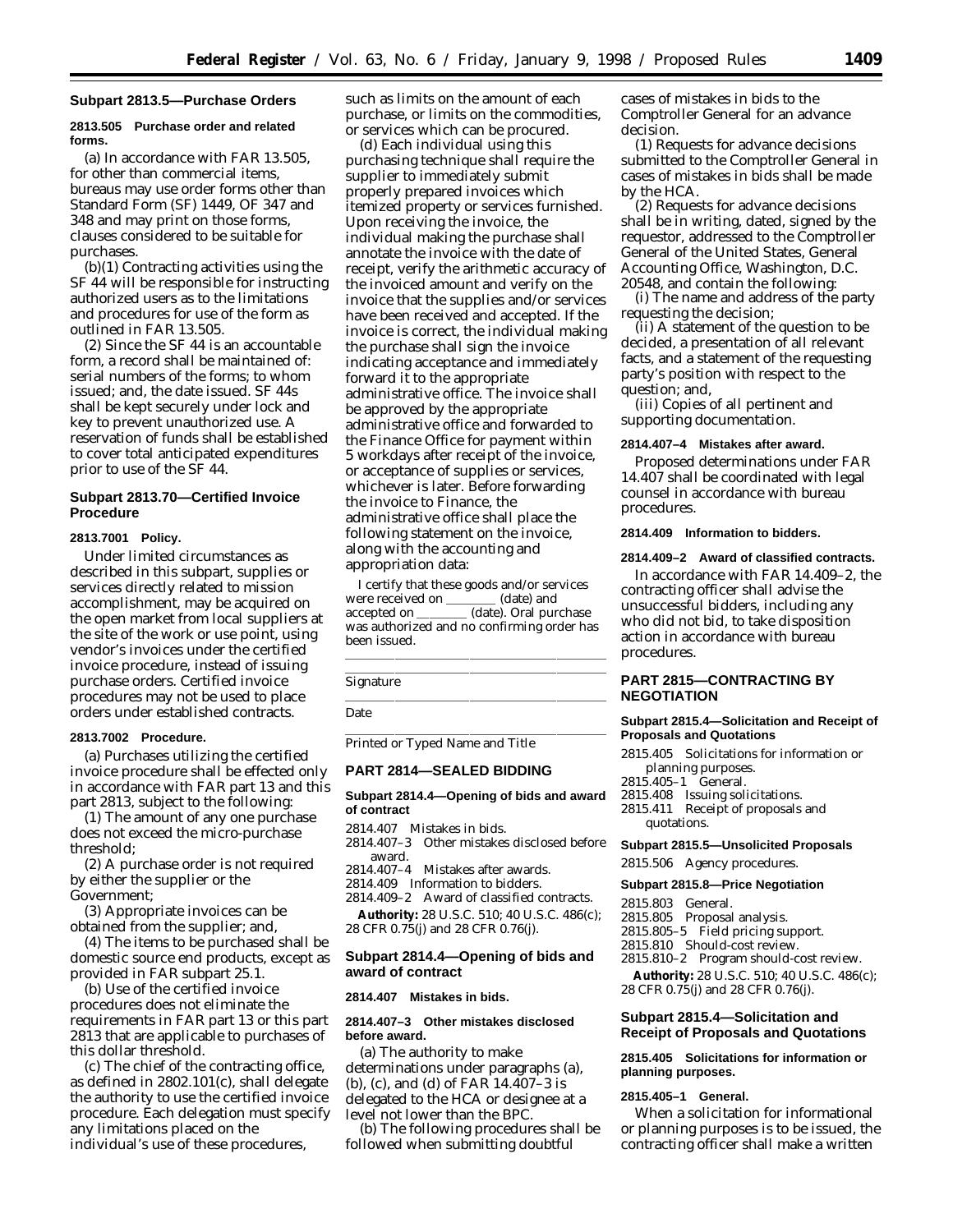determination that such solicitation is justified. This determination shall be approved at a level above the contracting officer.

## **2815.408 Issuing solicitations.**

Solicitations involving classified information shall be handled in accordance with the policies and procedures contained in Departmental regulations and other offices, boards, divisions, and bureaus (OBDB) prescribed policies and regulations that supplement Departmental regulations.

## **2815.411 Receipt of proposals and quotations.**

Classified proposals and quotations shall be handled in accordance with the current DOJ Order agency regulations and any supplemental directives or orders implemented by the OBDB. Such supplemental regulations must have the prior approval of the AAG/A before implementation in accordance with the Departmental regulations.

## **Subpart 2815.5—Unsolicited Proposals**

### **2815.506 Agency procedures.**

(a) Each contracting activity shall designate a point of contact for the receipt and handling of unsolicited proposals. Generally, the official designated shall be the BPC or immediate subordinate.

(b) The designated point of contact for each contracting activity shall provide for and coordinate receipt, review, evaluation, and final disposition of unsolicited proposals in accordance with FAR 15.506 through 15.509.

### **Subpart 2815.8—Price Negotiation**

#### **2815.803 General.**

If a contractor insists on a price or demands a profit or fee that the contracting officer considers unreasonable and the contracting officer has taken all authorized actions to negotiate a reasonable price or profit or fee without success, the contracting officer shall then refer the contract action to the HCA or designee.

### **2815.805 Proposal analysis.**

## **2815.805–5 Field pricing support.**

All requests for field pricing support shall be made by the contracting officer directly to the cognizant audit agency. A copy of the request for such services shall be sent to the Department of Justice Office of the Inspector General (OIG) at the address shown in this subsection at the time it is mailed to the cognizant audit agency. A copy of each report received shall also be sent to the OIG. Requests for other audit assistance may be made to the Assistant Inspector

General for Audits, Suite 5000, 1425 New York Avenue, N.W., Washington, D.C. 20530.

### **2815.810 Should-cost review.**

## **2815.810–2 Program should-cost review.**

In acquisitions for which a program should-cost review is conducted, the required should-cost review team report shall be prepared in accordance with bureau procedures.

## **PART 2816—TYPES OF CONTRACTS**

## **Subpart 2816.5—Indefinite-Delivery Contracts**

2816.505 Ordering.

## **Subpart 2816.6—Time and Materials, Labor-Hour, and Letter Contracts**

2816.601 Time-and-material contracts.<br>2816.602 Labor-hour contracts. Labor-hour contracts. 2816.603 Letter contracts 2816.603–2 Application. 2816.603–3 Limitations. **Authority:** 28 U.S.C. 510; 40 U.S.C. 486(c); 28 CFR 0.75(j) and 28 CFR 0.76(j).

## **Subpart 2816.5—Indefinite-Delivery Contracts**

## **2816.505 Ordering.**

(a) In accordance with FAR 16.505(b)(4), the Department of Justice Task Order and Delivery Order Ombudsman is the DOJ Competition Advocate.

(b) Heads of contracting activities shall designate a contracting activity Task Order and Delivery Order Ombudsman. This person may be the contracting activity competition advocate and must meet the qualification requirements of 2806.501(b).

(c) Contracting activity ombudsmen shall review and resolve complaints from contractors concerning task or delivery orders placed by the contracting activity.

(d) Contractors not satisfied with the resolution of a complaint by a contracting activity ombudsman may request the Departmental Ombudsman to review the complaint.

## **Subpart 2816.6—Time-and-Materials, Labor-Hour, and Letter Contracts**

### **2816.601 Time-and-material contracts.**

In addition to the limitations listed in FAR 16.601(c), a time-and-materials contract may be used only after the contracting officer receives written approval from the chief of the contracting office. When the contracting officer is also the chief of the contracting office, the approval to use a time-and-materials type contract will be made at a level above the contracting officer.

## **2816.602 Labor-hour contracts.**

The limitations set forth in 2816.601 for time-and-material contracts also apply to labor-hour contracts.

#### **2816.603 Letter contracts.**

### **2816.603–2 Application.**

In cases where the contracting officer and the contractor cannot negotiate the definitization of a letter contract within 180 days after the date of the letter contract, or before completion of 40 percent of the work to be performed, the contracting officer may, with the written approval of the PE, revise and extend the definitization schedule. However, in no event shall the extension of the definitization schedule extend beyond the lesser of an additional 180 day period or the completion of 80 percent of the work to be performed. If at the end of the extension, the contracting officer and the contractor cannot negotiate a definitive contract because of failure to reach an agreement on price or fee, the procedures set forth in FAR 52.216–25, 16.603–2, 15.8, and part 31 shall be followed, as applicable.

## **2816.603–3 Limitations.**

A letter contract may be used only after the express written approval of the Procurement Executive. Requests for approval shall contain the rationale explaining why no other contract is suitable and shall include the approval of the HCA or designee. Under circumstances of compelling urgency which do not permit the time needed for written approval, oral approval must be obtained; however, written documentation to support the award and confirm the oral approval must be submitted as soon as practicable after award.

## **PART 2817—SPECIAL CONTRACTING METHODS**

## **Subpart 2817.1—Multiyear Contracting**

2817.108 Congressional notification.

### **Subpart 2817.6—Management and Operating Contracts**

7.605 Award, renewal, and extension. **Authority:** 28 U.S.C. 510; 40 U.S.C. 486(c); 28 CFR 0.75(j); and 28 CFR 0.76(j).

## **Subpart 2817.1—Multiyear Contracting**

### **2817.108 Congressional notification.**

Pursuant to FAR 17.198(a), the original congressional notification shall be submitted to PPRG, JMD, for concurrence, coordination to the Attorney General, and subsequent transmission to the appropriate congressional committees.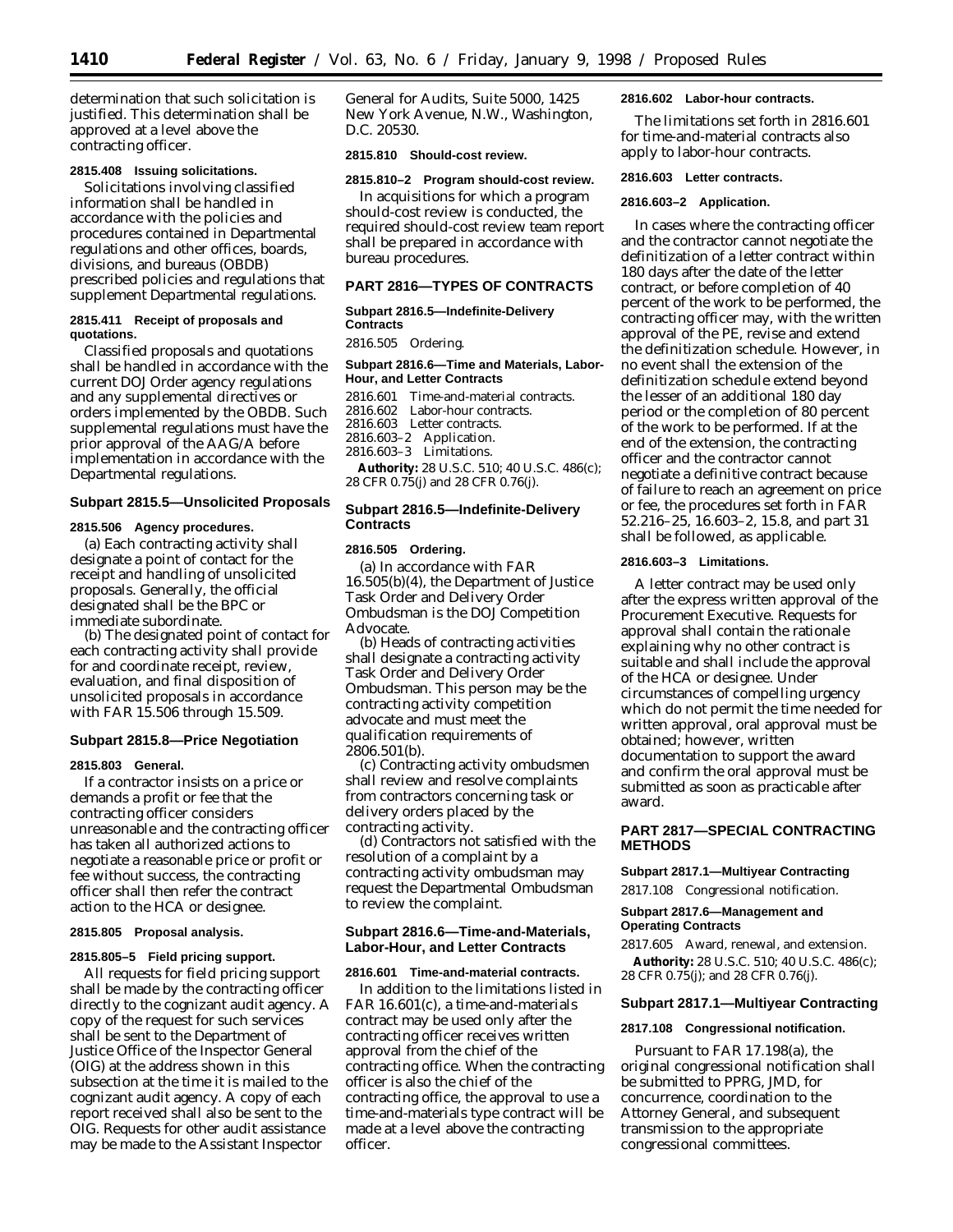## **Subpart 2817.6—Management and Operating Contracts**

## **2817.605 Award, renewal, and extension.** In accordance with FAR 17.605(b), the

contracting officer, following bureau procedures, shall review each management and operating contract, at appropriate intervals and at least once every 5 years.

### **SUBCHAPTER D—SOCIOECONOMIC PROGRAMS**

## **PART 2819—SMALL BUSINESS PROGRAMS**

### **Subpart 2819.2—Policies**

2819.201 General policy.

## **Subpart 2819.5—Set-Asides for Small Business**

2819.506 Withdrawing or modifying setasides.

## **Subpart 2819.6—Certificates of Competency and Determinations of Eligibility**

2819.602 Procedures. 2819.602–1 Referral.

### **Subpart 2819.70—Forecasts of Expected Contract Opportunities**

2819.7001 General. 2819.7002 Procedures. **Authority:** 28 U.S.C. 510; 40 U.S.C. 486(c); 28 CFR 0.75(j) and 28 CFR 0.76(j).

## **Subpart 2819.2—Policies**

## **2819.201 General policy.** (a) The Office of Small and Disadvantaged Business Utilization (OSDBU) is organizationally attached to the Office of the Deputy Attorney General in accordance with 28 CFR 0.18a, but is located in JMD for administrative purposes.

(b) The Director, OSDBU is responsible for the administration of the DOJ small and disadvantaged business programs in accordance with the duties described in 28 CFR 0.18a.

## **Subpart 2819.5—Set-Asides for Small Business**

## **2819.506 Withdrawing or modifying setasides.**

(a) Before a contracting officer may withdraw or modify a small business set-aside, the contracting officer shall seek the concurrence of the Director, **OSDBU** 

(b) If the contracting officer and the Director, OSDBU, are unable to agree on the proposed withdrawal or modification, the Director, OSDBU shall:

(1) Forward the matter to the SBA procurement center representative assigned to the Department of Justice for resolution; or,

(2) Forward the matter to the PE for resolution if an SBA procurement center representative is not assigned to the Department of Justice.

## **Subpart 2819.6—Certificates of Competency and Determinations of Eligibility**

## **2819.602 Procedures.**

## **2819.602–1 Referral.**

In accordance with FAR 19.602– 1(a)(2), the matter shall be submitted to the Director, OSDBU, for subsequent referral to the cognizant SBA Regional Officer.

## **Subpart 2819.70—Forecasts of Expected Contract Opportunities**

### **2819.7001 General.**

Section 501 of Public Law 100–656, the Business Opportunity Development Reform Act of 1988, requires executive agencies having contract actions in excess of \$50 million in Fiscal Year 1988 or later to prepare an annual forecast of expected contract opportunities, or classes of contract opportunities that small business concerns, including those owned and controlled by socially and economically disadvantaged individuals, are capable of performing.

## **2819.7002 Procedures.**

The content and format of bureau annual forecasts of contract opportunities, as well as the updates to their contracting forecasts shall be as specified by the Director, OSDBU.

## **PART 2822—APPLICATION OF LABOR LAWS TO GOVERNMENT ACQUISITIONS**

## **Subpart 2822.1—Basic Labor Policies**

2822.101 Labor relations. 2822.101–1 General. 2822.101–3 Reporting labor disputes. 2822.103 Overtime. 2822.103–4 Approvals.

## **Subpart 2822.4—Labor Stardards for Contracts Involving Construction**

2822.406 Administration and enforcement. 2822.406–8 Investigations.

### **Subpart 2822.13—Special Disabled and Vietnam Era Veterans**

2822.1303 Waivers.

**Authority:** 28 U.S.C. 510; 40 U.S.C. 486(c); 28 CFR 0.75(j) and 28 CFR 0.76(j).

#### **Subpart 2822.1—Basic Labor Policies**

### **2822.101 Labor relations.**

#### **2822.101–1 General.**

All matters regarding labor relations shall be handled in accordance with bureau procedures.

#### **2822.101–3 Reporting labor disputes.**

The office administering the contract shall report, directly to the contracting officer, any potential or actual labor disputes that may interfere with performing any contracts under its cognizance.

## **2822.103 Overtime.**

## **2822.103–4 Approvals.**

The inclusion of a dollar amount greater than zero in paragraph (a) of the FAR clause 52.222–2, Payment For Overtime Premiums, must be approved at a level above the contracting officer. Such approval shall be reflected by the signature of the approving official on the contracting officer's written determination made in accordance with FAR 22.103–4.

## **Subpart 2822.4—Labor Standards for Contracts Involving Construction**

## **2822.406 Administration and enforcement.**

## **2822.406–8 Investigations.**

Pursuant to FAR 22.406–8(d), the contracting officer shall prepare and forward the report of violations to the HCA or designee at a level not lower than the BPC. That official shall be responsible for processing the report in accordance with FAR 22.406–8(d)(2).

## **Subpart 2822.13—Special Disabled and Vietnam Era Veterans**

### **2822.1303 Waivers.**

In accordance with FAR 22.1303, all requests for waivers shall be forwarded from the HCA to PPRG, JMD, for processing to the Attorney General.

## **PART 2823—ENVIRONMENT, CONSERVATION, OCCUPATIONAL SAFETY, AND DRUG-FREE WORKPLACE**

### **Subpart 2823.1—Pollution Control and Clean Air and Water**

2823.107 Compliance responsibilities.

## **Subpart 2823.3—Hazardous Material Identification and Material Safety Data**

2823.303–70 Departmental contract clause.

#### **Subpart 2823.4—Use of Recovered Materials**

- 2823.403 Policy.
- 2823.404 Procedures.
- 2823.404–70 Affirmative Procurement Program for Recycled Materials.

**Authority:** 28 U.S.C. 510; 40 U.S.C. 486(c); 28 CFR 0.75(j) and 28 CFR 0.76(j).

## **Subpart 2823.1—Pollution Control and Clean Air and Water**

## **2823.107 Compliance responsibilities.**

If a contracting officer becomes aware of noncompliance with clean air, water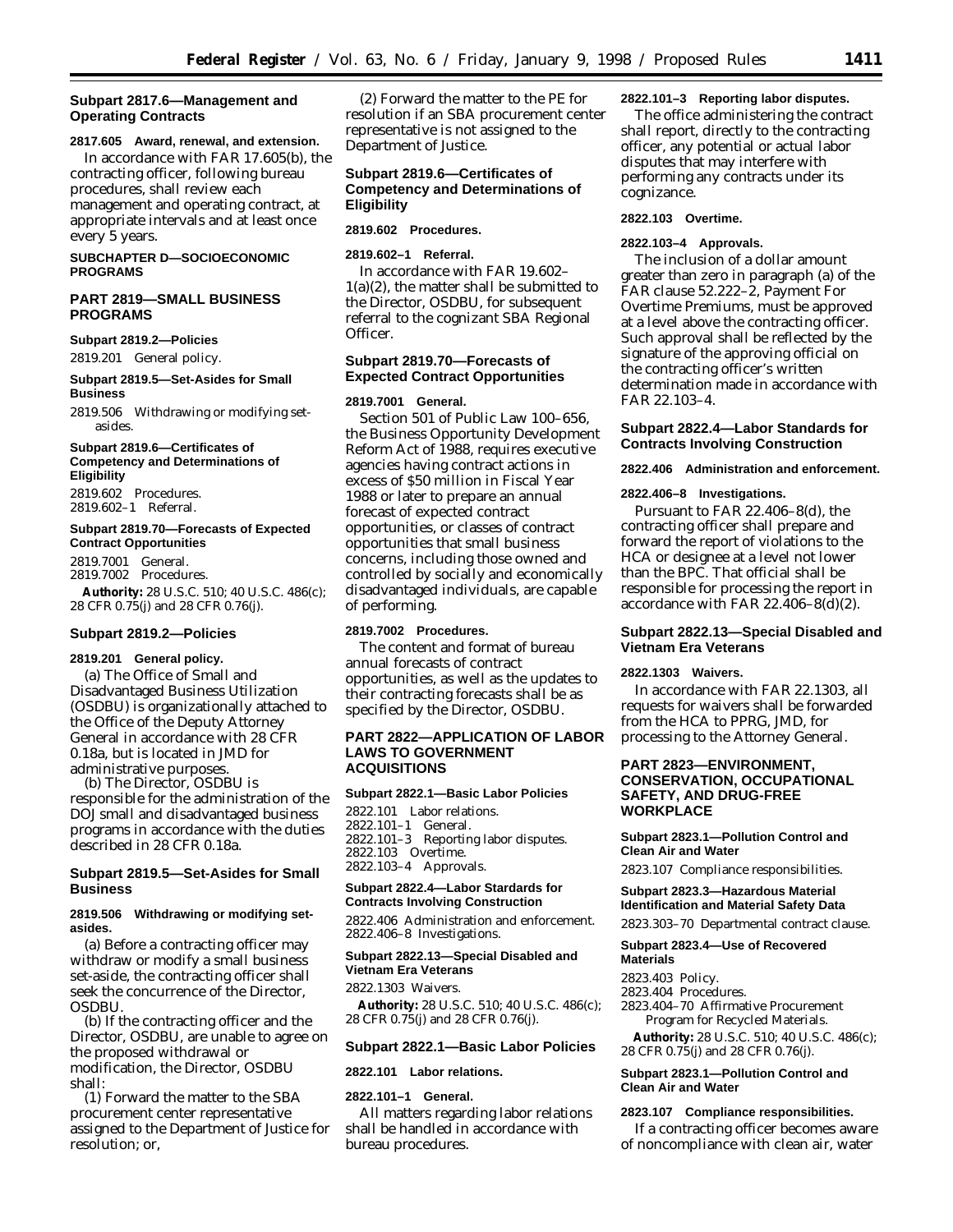or other affected media standards in facilities used in performing nonexempt contracts, that contracting officer shall notify the Department of Justice Environmental Executive (DOJEE).

## **Subpart 2823.3—Hazardous Material Identification and Material Safety Data**

## **2823.303–70 Departmental contract clause.**

The contracting officer shall insert the clause at 2852.223–70, Unsafe Conditions Due to the Presence of Hazardous Material, in all solicitations and contracts, as appropriate, if the contract will require the performance of services on Government-owned or Government-leased facilities.

## **Subpart 2823.4—Use of Recovered Materials**

#### **2823.403 Policy.**

It is the policy of DOJ that its contracting activities and contractors that procedure on behalf of DOJ, acquire EPA designated items in accordance with EPA's Comprehensive Procurement Guideline For Products Containing Recovered Materials (CPG) (40 CFR part 247). The recommended minimum recovered materials content of EPA designated items is set forth in EPA's Recovered Materials Advisory Notices (RMANs) and in E.O. 12873 as amended. These publications are available from the DOJEE.

#### **2823.404 Procedures.**

(a) The program office initiating the acquisition is responsible for determining if recovered materials should be included in the specification. Procurement offices are responsible for informing program offices of the requirement for writing specifications for designated items that include minimum content standards specified in the RMANs.

(b) If the program office chooses to procure designated items containing less than the minimum content standards, the program office must justify that decision in writing and include a copy of the signed justification with the procurement request package. FAR 23.404(b)(3) sets forth the only accepted justifications for acquiring EPA designated items which do not meet the minimum content standard. The contracting officer is the approving official for justifications made pursuant to FAR 23.404(b)(3). Contracting officers are responsible for including a signed copy of the justification in the acquisition file and submitting a copy of the approved justification to the DOJEE.

## **2823.404–70 Affirmative Procurement Program for Recycled Materials.**

(a) *Recovered materials preference program.* Preference will be given to procuring and using products containing recovered materials rather than products made with virgin materials when adequate competition exists, and when price, performance and availability are equal.

(b) *Promotion program.* The DOJEE has primary responsibility for actively promoting the acquisition of products containing recycled materials throughout DOJ. Technical and procurement personnel will cooperate with the DOJEE to actively promote DOJ's Affirmative Procurement Program (APP).

(c) *Procedures for vendor estimation, verification and certification.* (1) *Estimation.* The contractor shall provide estimates of the total percentage(s) of recovered materials for EPA designated items to be used in products or services provided.

(2) *Certification.* Contracting officers shall provide copies of all vendor and subcontractor certifications required by FAR 23.405(c) to the DOJEE.

(3) *Verification.* The DOJEE is responsible for periodically reviewing vendor certification documents and waivers as part of the annual review and monitoring process to determine if DOJ is in compliance with the E.O. 12873 and subsequent amendments.

## **PART 2824—PROTECTION OF PRIVACY AND FREEDOM OF INFORMATION**

#### **Subpart 2824.2—Freedom of Information Act**

2824.202 Policy.

**Authority:** 28 U.S.C. 510; 40 U.S.C. 486(c); 28 CFR 0.75(j) and 28 CFR 0.76(j).

## **Subpart 2824.2—Freedom of Information Act**

### **2824.202 Policy.**

Procedures for processing Freedom of Information Act requests are set forth in Departmental regulations and 28 CFR part 16.

### **PART 2825—FOREIGN ACQUISITION**

## **Subpart 2825.2—Buy American Act— Construction Materials**

2825.203 Evaluating offers.

**Subpart 2825.3—Balance of Payments Program**

2825.302 Policy.

## **Subpart 2825.9—Additional Foreign Acquisition Clauses**

2825.901 Omission of audit clause.

**Authority:** 28 U.S.C. 510; 40 U.S.C. 486(c); 28 CFR 0.75(j) and 28 CFR 0.76(j).

## **Subpart 2825.2—Buy American Act— Construction Materials**

#### **2825.203 Evaluating offers.**

The HCA, or designee at a level not lower than the BPC, is the agency official authorized to make the determination that using a particular domestic construction material would unreasonably increase the cost of the acquisition or would be impracticable.

## **Subpart 2825.3—Balance of Payments Program**

## **2825.302 Policy.**

The HCA, or designee at a level not lower than the BPC, is the agency official authorized to make determinations under FAR 25.302(b)(3), as well as authorize the use of a differential greater than 50 percent, as specified in FAR 25.302(c), for the evaluation of domestic and foreign offers under the Balance of Payments Program. All determinations made under this section shall be in writing and shall set forth the facts and circumstances supporting the determination. Determinations shall be reviewed and concurred in by the contracting activity's legal counsel.

## **Subpart 2825.9—Additional Foreign Acquisition Clauses**

## **2825.901 Omission of audit clause.**

The HCA, or designee at a level not lower than the BPC, is the agency official authorized to make determinations under FAR 25.901(c). All determinations made under this authority shall be reviewed and concurred in by the contracting activity's legal counsel prior to being approved by the authorized agency official.

### **SUBCHAPTER E—GENERAL CONTRACTING REQUIREMENTS**

## **PART 2828—BONDS AND INSURANCE**

## **Subpart 2828.1—Bonds**

2828.106 Administration. 2828.106–6 Furnishing information.

#### **Subpart 2828.2—Sureties**

2828.204 Alternatives in lieu of corporate or individual sureties.

#### **Subpart 2828.3—Insurance**

2828.307–1 Group insurance plans.

**Authority:** 28 U.S.C. 510; 40 U.S.C. 486(c); 28 CFR 0.75(j) and 28 CFR 0.76(j).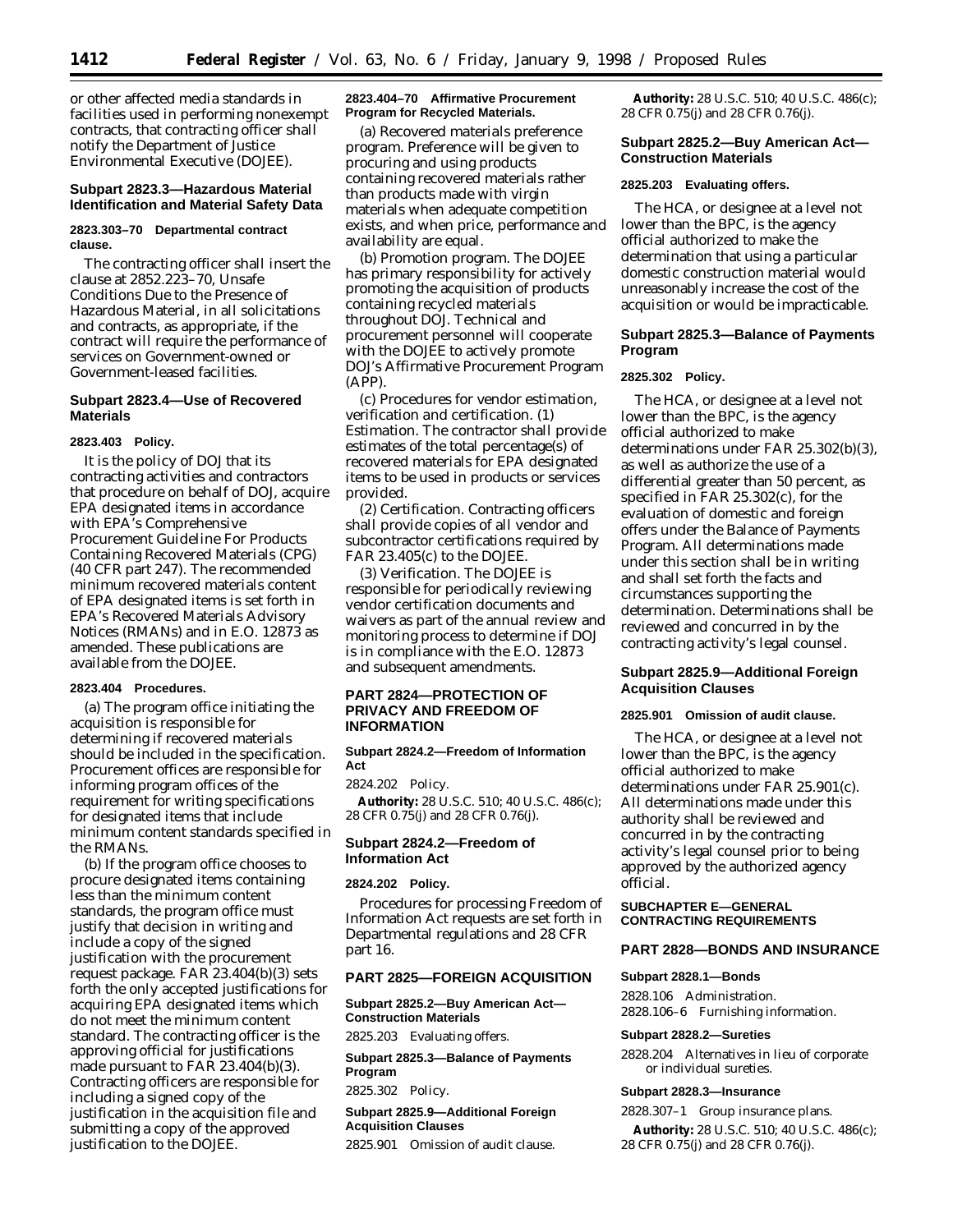### **Subpart 2828.1—Bonds**

#### **2828.106 Administration.**

## **2828.106–6 Furnishing information.**

In accordance with FAR 28.106–6(c), the HCA, or designee at a level not lower than the BPC, is the agency official authorized to furnish the certified copy of the bond and the contract.

### **Subpart 2828.2—Sureties**

## **2828.204 Alternatives in lieu of corporate or individual sureties.**

When contractors submit any of the types of security described in FAR 28.204–1 through 28.204–3 in lieu of furnishing sureties, the contracting officer shall enter into an agreement with the contractor covering a bank account, and suitable covenants protecting the Government's interest, in which the securities will be deposited to protect against their loss during the period of the bond obligation.

## **Subpart 2828.3—Insurance**

### **2828.307–1 Group insurance plans.**

Under cost-reimbursement contracts, before buying insurance under a group insurance plan, the contractor shall submit the plan to the contracting officer for review and approval. During review, the contracting office should utilize all sources of information available such as audit, industry practices, etc., to determine that acceptance of the group insurance plan, as submitted, is in the Government's best interest.

## **PART 2829—TAXES**

### **Subpart 2829.3—State and Local Taxes**

2829.302 Applications of State and local taxes to the Government.

**Authority:** 28 U.S.C. 510; 40 U.S.C. 486(c); 28 CFR 0.75(j) and 28 CFR 0.76(j).

## **Subpart 2829.3—State and Local Taxes**

## **2829.302 Application of State and local taxes to the Government.**

(a) It is DOJ policy that DOJ contracts shall not contain clauses expressly designating prime contractors as agents of the Government for the purpose of avoiding State and local taxes.

(b) Although circumstances may exist under which a contractor is an agent of the Government, even in the absence of a contract clause expressly designating a contractor as such, these circumstances should be extremely rare. Before any DOJ contracting activity may contend that any of its contractors are agents of the Government for the purpose of claiming immunity from

State and local sales and use taxes, the matter will be referred to the AAG/A for review, and approval to ensure that DOJ policy is complied with and that the contracting activity's contention is fully in accordance with the pertinent legal principles and precedents. Each case forwarded will be reviewed by the HCA before referral to the AAG/A. The referral will include all pertinent data on which the contracting activity's contention is based, together with a thorough analysis of all relevant legal precedents.

(c) Whenever clauses, procedures, and business practices are cited by DOJ contracting activities to support the contention that a contractor is an agent of the Government for the purpose of immunity from a State or local sales or use tax, contracting activities should whenever possible, devise alternative clauses, procedures, and practices for future use which will accomplish their intended purpose without providing the basis for contention that the contractor is an agent of the Government for the purpose of immunity from State and local sales or use taxes. Any referral to the AAG/A for approval under this subpart shall include comments on the extent to which alternative clauses, procedures, or practices may be utilized to accomplish the intended purpose without providing the basis for the contention that the contractor is an agent of the Government for the purpose of immunity from State and local sales or use taxes.

## **PART 2830—COST ACCOUNTING STANDARDS ADMINISTRATION**

### **Subpart 2830.2—CAS Program Requirements**

2830.201–5 Waiver.

**Authority:** 28 U.S.C. 510; 40 U.S.C. 486(c); 28 CFR 0.75(j) and 28 CFR 0.76(j).

## **Subpart 2830.2—CAS Program Requirements**

## **2830.201–5 Waiver.**

A request for a waiver of the Cost Accounting Standards requirements shall be forwarded to the HCA after the contracting officer has made the determination required by FAR 30.201– 5.

## **PART 2831—CONTRACT COST PRINCIPLES AND PROCEDURES**

#### **Subpart 2831.1—Applicability**

2831.101 Objectives. 2831.109 Advance agreements.

## **Subpart 2831.2—Contracts With Commercial Organizations**

2831.205 Selected costs. 2831.205–32 Precontract costs.

**Authority:** 28 U.S.C. 510; 40 U.S.C. 486(c); 28 CFR 0.75(j) and 28 CFR 0.76(j).

## **Subpart 2831.1—Applicability**

## **2831.101 Objectives.**

(a) The PE is the official authorized to grant individual deviations from the cost principles of FAR part 31. All requests for individual deviations must cite the facts and circumstances surrounding the request as well as attempts to negotiate contractor compliance.

(b) Requests for class deviation from the cost principles set forth in FAR part 31 will be forwarded through the PE prior to submission to the Civilian Agency Acquisition Counsel. Requests must contain the information required in paragraph (a) of this section.

#### **2831.109 Advance agreements.**

(a) The DOJ and bureau contracting officers are encouraged to negotiate advance agreements concerning the treatment of special or unusual costs to avoid possible subsequent disputes or disallowance of costs based upon unreasonableness or nonallowability. All such agreements shall be negotiated in accordance with FAR 31.109 prior to the contractor incurring such costs. Contracting officers are not authorized to agree to a treatment of costs which would be inconsistent with FAR part 31.

(b) Prior to negotiating an advance agreement, contracting officers shall make a written determination setting forth the reasons and rationale for entering into such agreements. In addition, the determination will set forth the nature, the duration, and which contract or contracts are covered by the proposed agreement. All determinations required by this subpart will be reviewed and approved at a level above the contracting officer prior to negotiation of the proposed agreement. The approved determination will be placed in the contract file.

(c) All advance agreements shall be in writing and shall set forth the nature, duration, and contract or contracts covered by the agreements. Advance agreements will be signed by both the contractor and the contracting officer, and made a part of the contract file. Copies of executed advance agreements will be distributed to the cognizant audit office when applicable.

(d) All advance agreements will be incorporated in full in the subsequent contract(s) to which they pertain, prior to award.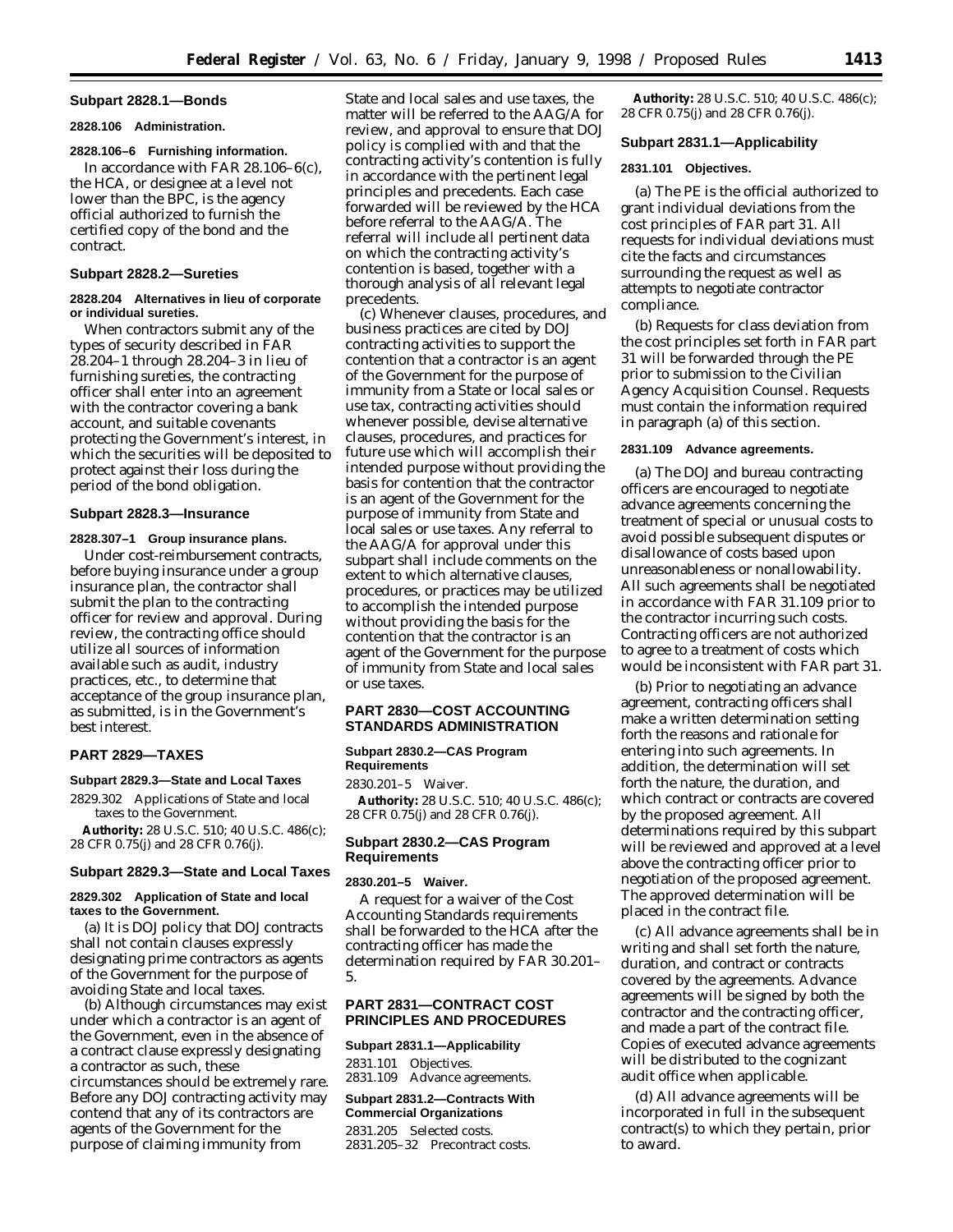## **Subpart 2831.2—Contracts With Commercial Organizations**

#### **2831.205 Selected costs.**

#### **2831.205–32 Precontract costs.**

(a) Precontract cost authorizations shall be used only on cost reimbursement contracts, contain no provisions for payment of fees, and be treated as advance agreements in accordance with the provisions of FAR 31.109 and 2831.109.

(b) The following limitations apply to the execution of precontract cost authorizations.

(1) Contracts which are estimated to be greater than the simplified acquisition threshold may contain a precontract cost authorization providing the authorization is for a period of 60 days or less and the dollar amount does not exceed the lesser of the simplified acquisition threshold or one-third of the total estimated costs (including fee if any) of the contract.

(2) The limitation expressed under paragraph (b) of this section may be increased in unusual circumstances as appropriate, with the written approval of the HCA, but in no event shall they exceed one-third of the total estimated costs (including fee if any) of the contract or be for periods of time which exceed 90 days.

## **PART 2832—CONTRACT FINANCING**

## **Subpart 2832.1—Non-Commercial Item Purchase Financing**

2832.114 Unusual contract financing.

#### **Subpart 2832.4—Advance Payments for Non-Commercial Items**

2831.402 General. 2831.407 Interest.

## **Subpart 2832.9—Prompt Payment**

2831.903 Policy.

**Authority:** 28 U.S.C. 510; 40 U.S.C. 486(c); 28 CFR 0.75(j) and 28 CFR 0.76(j).

## **Subpart 2832.1—Non-Commercial Item Purchase Financing**

#### **2832.114 Unusual contract financing.**

The HCA, or designee at a level not lower than the BPC, is the official authorized to approve unusual contract financing as set forth in FAR 31.114.

## **Subpart 2832.4—Advance Payments for Non-Commercial Items**

### **2832.402 General.**

(a) The authority to sign written determinations and findings with respect to making advance payments is vested in the HCA.

(b) Prior to awarding a contract which contains provisions for making

advanced payments, the contract terms and conditions concerning advance payments must be approved at a level above the contracting officer, with advice and consent of the bureau's legal counsel.

(c) The contracting officer shall coordinate with the activity that is to provide contract financing for advance payments, the bureau's disbursing or finance office, or the Treasury Department, as appropriate, to ensure that all FAR and departmental requirements are met.

## **2832.407 Interest.**

In cases where advance payments may be made on an interest free basis (FAR 32.407(d)), the intent to make such interest free advance payments, and the circumstance permitting interest free advance payments, shall be set forth in the original determination and findings and be approved in accordance with 2832.402.

## **Subpart 2832.9—Prompt Payment**

## **2832.903 Policy.**

The HCA is responsible for promulgating policies and procedures to implement FAR 32.9 and to ensure that, when specifying due dates, full consideration will be given to the time reasonably required by Government officials to fulfill their administrative responsibilities under the contract.

## **PART 2833—PROTESTS, DISPUTES, AND APPEALS**

#### **Subpart 2833.1—Protests**

2833.101 Definitions. 2833.102 General. 2833.103 Protests to the Agency.

**Subpart 2833.2—Disputes and Appeals**

2833.209 Suspected fraudulent claims. 2833.211 Contracting officer's decision.

**Authority:** 28 U.S.C. 510; 40 U.S.C. 486(c); 28 CFR 0.75(j) and 28 CFR 0.76(j).

# **Subpart 2833.1—Protests**

## **2833.101 Definitions.**

(a) *Agency Protest Official* means the official, other than the contracting officer, designated to review and decide procurement protests filed with a contracting activity of the Department of Justice.

(1) This person will be at a level above that of the Contracting Officer, will be knowledgeable about the acquisition process in general and will have no programmatic interest in the procurement.

(2) This official shall be an individual designated by the head of the contracting activity and may be the Competition Advocate.

(b) *Deciding Official* means the person chosen by the protestor to decide the agency protest; it may be either the Contracting Officer or the Agency Protest Official.

(c) *Interested Party* means an actual or prospective offeror whose direct economic interest would be affected by the award of a contract or by the failure to award a contract.

## **22833.102 General.**

(a) This part prescribes policies and procedures for processing protests to the Department of Justice in accordance with Executive Order 12979, Agency Procurement Protests, dated October 25, 1995 and FAR 33.103. They are intended to be flexible and to provide for fair, quick, and inexpensive resolution of agency protests.

(b) Interested parties have the option of protesting to the Contracting Officer or to the Agency Protest Official.

(c) Contracting officers and potential protestors are encouraged to use their best efforts to resolve concerns through frank and open discussion, as required by FAR 33.103(b). In resolving concerns and/or protests, consideration should be given to the use of alternative dispute resolution techniques where appropriate.

(d) Responsibilities. (1) *Contracting Officers:*

(i) Include the provision at 2852.233– 70 in all solicitations that are expected to exceed the simplified acquisition threshold.

(ii) If the protestor requests that the Contracting Officer decide the protest, or if the protest is silent on this issue, the Contracting Officer decides the protest using the procedures in this subpart and FAR 33.103.

(iii) If the protestor requests that the Agency Protest Official decide the protest, the Contracting Officer must ensure that the Agency Protest Official receives a copy of the materials served on the Contracting Officer within one business day after the filing date.

(2) *Agency Protest Official:* If the protestor requests that the Agency Protest Official decide the protest, the Official must use the procedures in this subpart and FAR 33.103 to provide an independent review of the issues raised in the protest.

## **2833.103 Protests to the Agency.**

(a) The filing time frames in FAR 33.103(e) apply. An agency protest is filed when the protest complaint is received at the location the solicitation designates for serving protests.

(b) An interested party filing an agency protest has the choice of requesting either that the contracting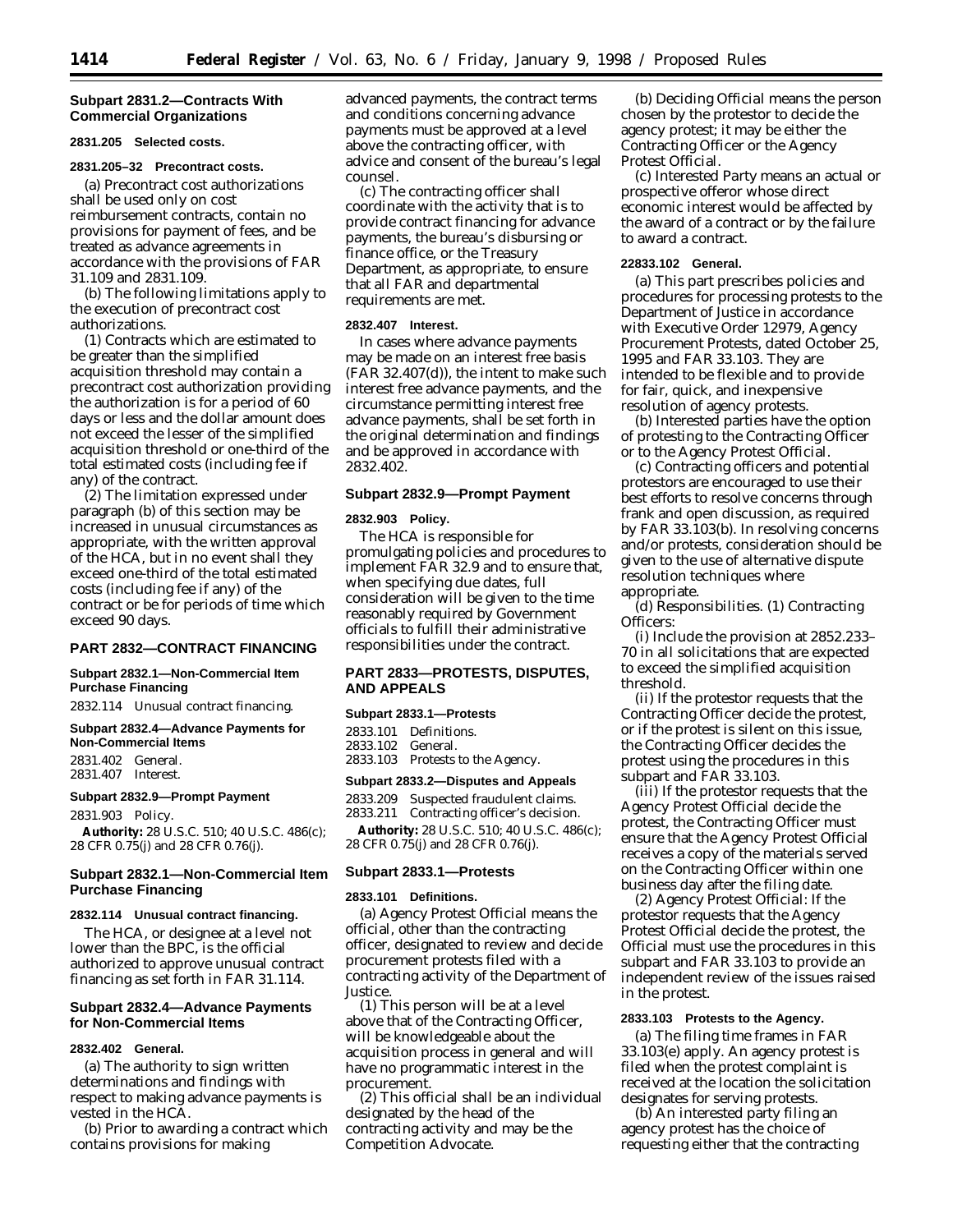Officer or the Agency Protest Official decide the protest.

(c) In addition to the information required by FAR 33.103(d)(2), the protest must:

(1) Indicate that it is a protest to the agency.

(2) Be filed with the Contracting Officer.

(3) State whether the protestor chooses to have the Contracting Officer or the Agency Protest Official decide the protest. If the protest is silent on this matter, the Contracting Officer will decide the protest.

(4) Indicate whether the protestor prefers to make an oral or written presentation of arguments in support of the protest to the deciding official.

(d) The decision by the Agency Protest Official is an alternative to a decision by the Contracting Officer on a protest. The Agency Protest Official will not consider appeals from a Contracting Officer's decision on an agency protest.

(e) The deciding official must conduct a scheduling conference with the protestor within five (5) days after the protest is filed. The scheduling conference will establish deadlines for oral or written arguments in support of the agency protest and for agency officials to present information in response to the protest issues. The deciding official may hear oral arguments in support of the agency protest at the same time as the scheduling conference, depending on availability of the necessary parties.

(f) Oral conferences may take place either by telephone or in person. Other parties may attend at the discretion of the deciding official.

(g) The protestor has only one opportunity to support or explain the substance of its protest. Department of Justice procedures do not provide for any discovery. The deciding official has discretion to request additional information from either the agency or the protestor. However, the deciding official will normally decide protests on the basis of information provided by the protestor and the agency.

(h) The preferred practice is to resolve protests through informal oral discussion.

(i) An interested party may represent itself or be represented by legal counsel. The Department of Justice will not reimburse the protestor for any legal fees related to the agency protest.

(j) If an agency protest is received before contract award, the Contracting Officer must not make award unless the Head of the Contracting Activity makes a determination to proceed under FAR  $33.103(f)(1)$ . Similarly, if an agency protest is filed within ten (10) days after

award, the Contracting Officer must stay performance unless the Head of the Contracting Activity makes a determination to proceed under FAR 33.103(f)(3). Any stay of award or suspension of performance remains in effect until the protest is decided, dismissed, or withdrawn.

(k) The deciding official must make a best effort to issue a decision on the protest within twenty (20) days after the filing date. The decision may be oral or written. If oral, the deciding official must send a confirming letter within three (3) days after the decision using a means that provides receipt. The confirming letter must include the following information:

(1) State whether the protest was denied, sustained or dismissed.

(2) Indicate the date the decision was provided.

(l) If the deciding official sustains the protest, relief may consist of any of the following:

(1) Recommendation that the contract be terminated for convenience or cause.

(2) Recompeting the requirement.

(3) Amending the solicitation.

(4) Refraining from exercising contract options.

(5) Awarding a contract consistent with statute, regulation, and the terms of the solicitation.

(6) Other action that the deciding official determines is appropriate.

(m) If the Agency Protest Official sustains a protest, then within 30 days after receiving the Official's recommendations for relief, the

Contracting Officer must either: (1) Fully implement the

recommended relief; or

(2) Notify the Agency Protest Official in writing if any recommendations have not been implemented and explain why.

(n) Proceedings on an agency protest may be dismissed or stayed if a protest on the same or similar basis is filed with a protest forum outside of the Department of Justice.

### **Subpart 2833.2—Disputes and Appeals**

#### **2833.209 Suspected fraudulent claims.**

Contracting officers shall report suspected fraudulent claims to the Office of the Inspector General.

### **2833.211 Contracting officer's decision.**

(a) The Agency Board of Contract Appeals (BCA), which will hear appeals from the decisions of bureau contracting officers, is the Department of Transportation BCA. The procedures set forth in 48 CFR chapter 63 shall apply.

(b) Pursuant to 28 CFR 0.45(i), the contact for all appeals of decisions of DOJ contracting officers which will be forwarded to the BCA under paragraph (a) of this section, is the Deputy Assistant Attorney General, Commercial Litigation Branch, Civil Division.

## **SUBCHAPTER F—SPECIAL CATEGORIES OF CONTRACTING**

### **PART 2834—MAJOR SYSTEM ACQUISITION**

## **Subpart 2834.0—General**

2834.002 Policy.

**Authority**: 28 U.S.C. 510; 40 U.S.C. 486(c); 28 CFR 0.75(j) and 28 CFR 0.76(j).

## **Subpart 2834.0—General**

### **2834.002 Policy.**

In accordance with Pub. L. 98–577, the Small Business and Federal Procurement Competition Enhancement Act of 1984, an executive agency may establish a dollar threshold for the designation of a major system. Accordingly, dollar thresholds for a major system under Office of Management and Budget Circular A–109 are designated in this section.

(a) *Major Automated Information System.* Within the Department of Justice, a major automated information system is one whose life-cycle cost is in excess of \$100 million.

(b) *Major Real Property System.* (1) By purchase, when the assessed value of the property exceeds \$60 million.

(2) By lease, when the annual rental charges, including basic services (e.g., cleaning, guards, maintenance), exceed \$1.8 million.

(3) By transfer from another agency at no cost when the assessed value of the property exceeds \$12 million.

(c) *Research and Development (R&D) System.* Any R&D activity expected to exceed \$0.5 million, for the R&D phase is subject to OMB Circular A–109, unless exempted by the HCA.

(d) *Any other system or activity.* The HCA responsible for the system may designate any system or activity as a Major System under OMB Circular A– 109 as a result of Departmental review, e.g., selected systems designed to support more than one principal organizational unit.

(e) *Exemption.* The AAG/A, upon recommendation by the HCA responsible for the system, may determine that because of the routine nature of the acquisition, the system (e.g., an information system utilizing only off-the-shelf hardware or software) will be exempt from the OMB Circular A–109 process, although by virtue of the life cycle costs, it would otherwise be identified as ''major'' in response to OMB Circular A–109.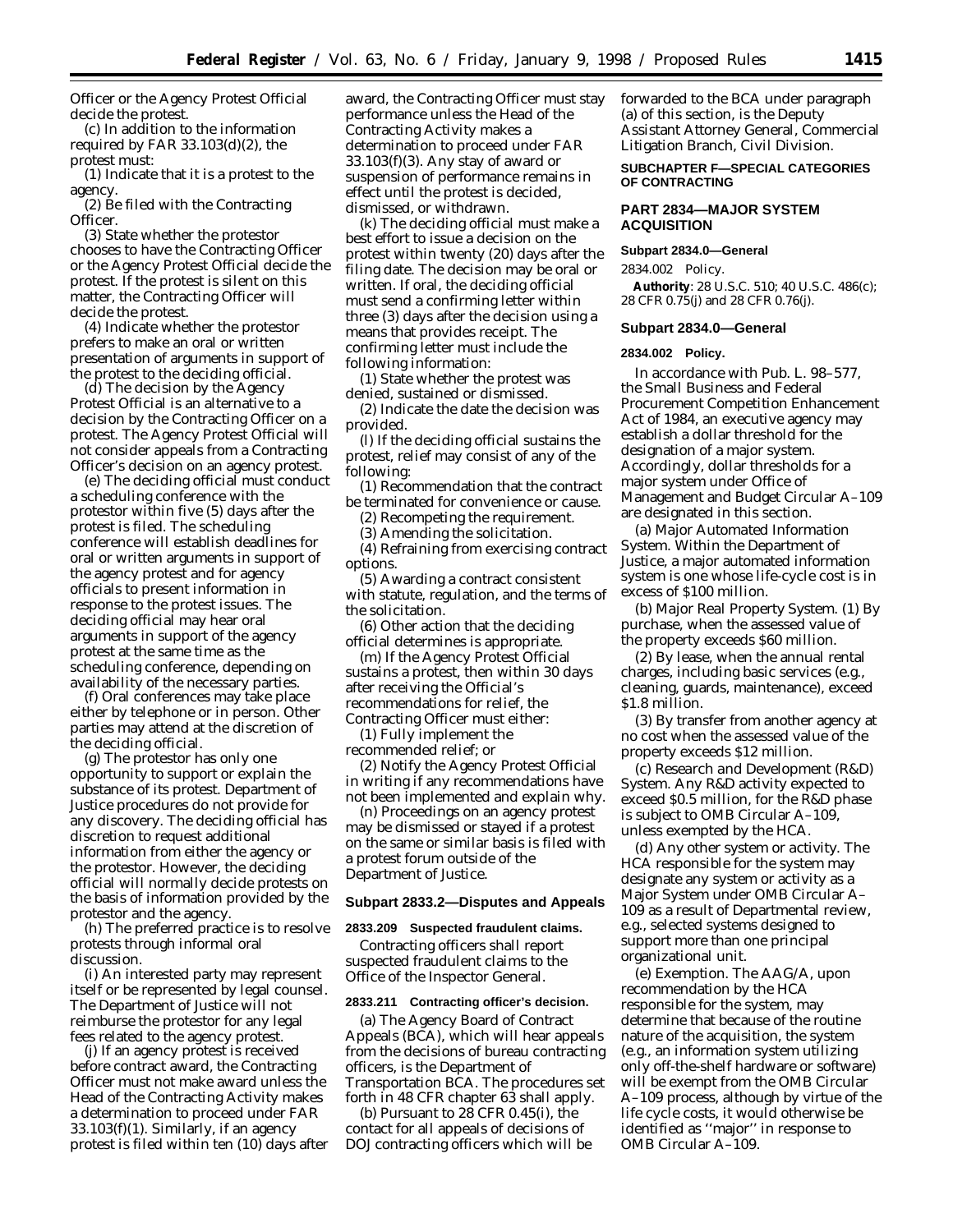## **SUBCHAPTER G—CONTRACT MANAGEMENT**

## **PART 2842—CONTRACT ADMINISTRATION**

#### **Subpart 2842.15—Contractor Performance Information**

2842.1502 Policy. 2842.1503 Procedures.

**Authority:** 28 U.S.C. 510; 40 U.S.C. 486(c); 28 CFR 0.75(j) and 28 CFR 0.76(j).

## **Subpart 2842.15—Contractor Performance Information**

## **2842.1502 Policy.**

The head of each contracting activity shall be responsible for establishing past performance evaluation procedures and systems as required by FAR 42.1502 and 42.1503.

## **2842.1503 Procedures.**

Past performance evaluation procedures and systems shall include, to the greatest practical extent, the evaluation and performance rating factors set forth in the Office of Federal Procurement Policy best practices guide for past performance.

## **PART 2845—GOVERNMENT PROPERTY**

### **Subpart 2845.1—General**

2845.105 Records of Government property.

#### **Subpart 2845.5—Management of Government Property in the Possession of Contractors**

2845.505–14 Reports of Government Property.

### **Subpart 2845.6—Reporting, Redistribution, and Disposal of Contractor Inventory**

2845.603 Disposal methods.

**Authority:** 28 U.S.C. 510; 40 U.S.C. 486(c); 28 CFR 0.75(j) and 28 CFR 0.76(j).

### **Subpart 2845.1—General**

### **2845.105 Records of Government property.**

If departmental elements maintain the Government's official property management records, the contract records may be kept as a separate account in the bureau's internal property management system, in which case the contracting officer or formally designated property administrator shall serve as custodian of the account.

## **Subpart 2845.5—Management of Government Property in the Possession of Contractors**

### **2845.505–14 Report of Government Property.**

(a) In compliance with FAR 45.505– 14, by January 31 of each year, DOJ contractors shall furnish the cognizant contracting officer an annual report of the DOJ property for which they are accountable as of the end of the calendar year.

(b) By March 1 of each year, bureaus shall submit a summary report of Departmental property furnished under each contract, as of the end of the calendar year, to the Facilities and Administrative Services Staff, Justice Management Division. The report shall be categorized in accordance with FAR 45.505 and shall include contracts for which the bureau maintains the official government records.

## **Subpart 2845.6—Reporting, Redistribution, and Disposal of Contractor Inventory**

### **2845.603 Disposal methods.**

Policies pertaining to reutilization and disposal of DOJ property, including requirements for internal screening, waivers, and disposal reporting, are prescribed in the Justice Property Management Regulations Subpart 128– 43. Unless otherwise specified, the ''plant clearance officer'' shall be a designated utilization and disposal representative of a bureau's property management office.

## **PART 2846—QUALITY ASSURANCE**

## **Subpart 2846.6—Material Inspection and Receiving Reports**

## **Subpart 2846.7—Warranties**

2845.704 Authority for use of warranties. **Authority:** 28 U.S.C. 510; 40 U.S.C. 486(c); 28 CFR 0.75(j) and 28 CFR 0.76(j).

## **Subpart 2846.6—Material Inspection and Receiving Reports**

Bureaus shall prescribe procedures and instructions for the use, preparation, and distribution of material inspection and receiving reports and commercial shipping document/packing lists to evidence Government inspection.

### **Subpart 2846.7—Warranties**

#### **2846.704 Authority for use of warranties.**

The use of a warranty in an acquisition shall be approved at a level above the contracting officer.

### **Subchapter H—Clauses and Forms**

## **PART 2852—SOLICITATION PROVISIONS AND CONTRACT CLAUSES**

## **Subpart 2852.1—Instructions for Using Provisions and Clauses**

2852.102 Incorporating provisions and clauses.

2852.102–270 Incorporation in full text.

### **Subpart 2852.2—Text of Provisions and Clauses**

- 2852.201–70 Contracting Officer's Technical Representative (COTR).
- 2852.211–70 Brand-name or Equal.
- 2852.223–70 Unsafe Conditions Due to the Presence of Hazardous Material.
- 2852.233–70 Protests Filed Directly with the Department of Justice.

**Authority:** 28 U.S.C. 510; 49 U.S.C. 486(c); 28 CFR 0.75(j) and 28 CFR 0.76(j).

## **Subpart 2852.1—Instructions for Using Provisions and Clauses**

**2852.102 Incorporating provisions and clauses.**

#### **2852.102–270 Incorporation in full text.**

JAR provisions or clauses shall be incorporated in solicitations and contracts in full text.

## **Subpart 2852.2—Text of Provisions and Clauses**

## **2852.201–70 Contracting Officer's Technical Representative (COTR).**

As prescribed in subpart 2801.70, insert the following clauses: Contracting Officer's Technical Representative (COTR) (JAN 1985)

(a) Mr./Ms. (Name) of (Organization) (Room No.), (Building), (Address), (Area Code & Telephone No.), is hereby designated to act as Contracting Officer's Technical Representative (COTR) under this contract.

(b) The COTR is responsible, as applicable, for: receiving all deliverables, inspecting and accepting the supplies or services provided hereunder in accordance with the terms and conditions of this contract; providing direction to the contractor which clarifies the contract effort, fills in details or otherwise serves to accomplish the contractual Scope of Work; evaluating performance; and certifying all invoices/vouchers for acceptance of the supplies or services furnished for payment.

(c) The COTR does not have the authority to alter the contractor's obligations under the contract, and/or modify any of the expressed terms, conditions, specifications, or cost of the agreement. If as a result of technical discussions it is desirable to alter/change contractual obligations or the Scope of Work, the Contracting Officer shall issue such changes.

## (End of Clause)

## **2852.211–70 Brand-name or Equal.**

As prescribed in 2811.104–70, insert the following clause:

BRAND-NAME OR EQUAL (JAN 1985)

(a) The terms ''bid'' and ''bidder'', as used in this clause, include the terms ''proposal'' and ''offerors''. The terms ''invitation for bids'' and ''invitation'', as used in this clause include the terms ''request for proposal'' and ''request''.

(b) If items called for by this invitation for bids have been identified in the schedule by a ''brand name or equal'' description, such identification is intended to be descriptive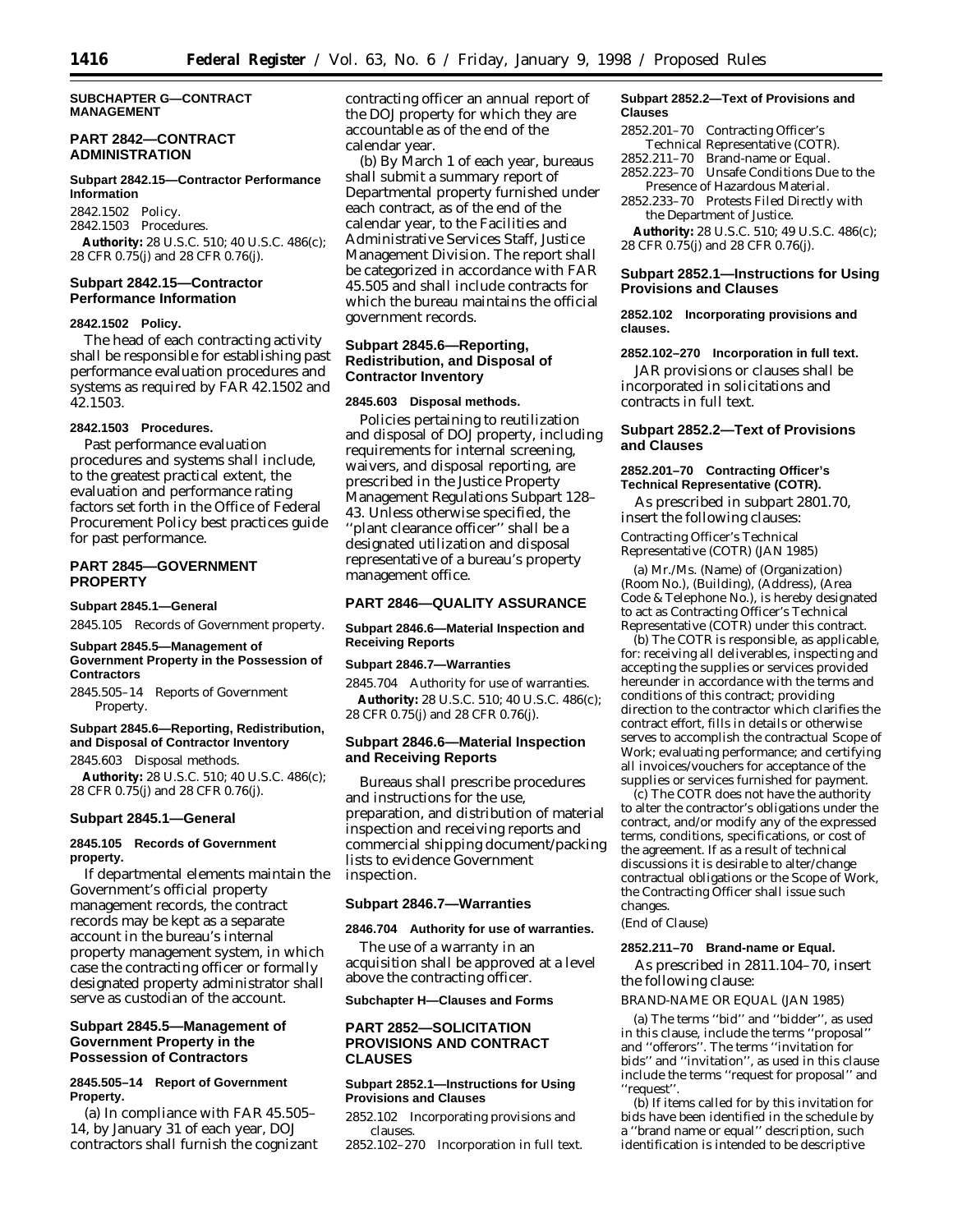but not restrictive, and is to indicate the quality and characteristics of products that will be satisfactory. Bids offering ''equal'' products (including products of a brand name manufacturer other than the one described by brand name) will be considered for award if such products are clearly identified in the bids and are determined by the Government to meet fully the salient characteristics and requirements listed in the invitation.

(c) Unless the bidder clearly indicates in his/her bid that he/she is offering an ''equal'' product, his/her bid shall be considered as offering the brand name product referenced in the invitation for bids.

(d)(1) If the bidder proposes to furnish an ''equal'' products, brand name, if any, of the product to be furnished shall be inserted in the space provided in the invitation for bids, or such product shall be otherwise clearly identified in the bid. The evaluation of bids and the determinations to equality of the product offered shall be the responsibility of the Government and will be based on information furnished by the bidder or identified in his/her bid as well as other information reasonably available to the purchasing activity. To ensure that sufficient information is available, the bidder must furnish as a part of his/her bid all descriptive material (such as cuts, illustrations, drawings, or other information) necessary for the purchasing activity to: (i) determine whether the product offered meets the salient characteristics requirements of the invitation for bids, and (ii) establish exactly what the bidder proposed to furnish and what the Government would be binding itself to purchase by making an award. The information furnished may include specific references to information previously furnished or information otherwise available to the purchasing activity.

(2) If the bidder proposes to modify a product so as to make it conform to the requirements of the invitation for bids, he/ she shall: (i) include in his/her bid a clear description of such proposed modifications, and (ii) clearly mark any descriptive material to show the proposed modifications.

(3) Modifications proposed after the bid opening to make a product conform to a brand name product referenced in the invitation for bids will not be considered. (End of Clause)

### **2852.223–70 Unsafe Conditions Due to the Presence of Hazardous Material**

As prescribed in 2823.303–70, insert the following clause:

UNSAFE CONDITIONS DUE TO THE PRESENCE OF HAZARDOUS MATERIAL (JUNE 1996)

(a) ''Unsafe condition'' as used in this clause means the actual or potential exposure of contractor or Government employees to a hazardous material as defined in Federal Standard No. 313, and any revisions thereto during the term of this contract, or any other material or working condition designated by the Contracting Officer's Technical Representative (COTR) as potentially hazardous and requiring safety controls.

(b) The Occupational Safety and Health Administration (OSHA) is responsible for

issuing and administering regulations that require contractors to apprise its employees of all hazards to which they may be exposed in the course of their employment; proper conditions and precautions for safe use and exposure; and related symptoms and emergency treatment in the event of exposure.

(c) Prior to commencement of work, contractors are required to inspect for and report to the contracting officer or designee the presence of, or suspected presence of, any unsafe condition including asbestos or other hazardous materials or working conditions in areas in which they will be working.

(d) If during the performance of the work under this contract, the contractor or any of its employees, or subcontractor employees, discovers the existence of an unsafe condition, the contractor shall immediately notify the contracting officer, or designee (with written notice provided not later than three (3) working days thereafter), of the existence of an unsafe condition. Such notice shall include the contractor's recommendations for the protection and the safety of Government, contractor and subcontractor personnel and property that may be exposed to the unsafe condition.

(e) When the Government receives notice of an unsafe condition from the contractor, the parties will agree on a course of action to mitigate the effects of that condition and, if necessary, the contract will be amended. Failure to agree on a course of action will constitute a dispute under the Disputes clause of this contract.

(f) Nothing contained in this clause shall relieve the contractor or subcontractors from complying with applicable Federal, State, and local laws, codes, ordinances and regulations (including the obtaining of licenses and permits) in connection with hazardous material including but not limited to the use, disturbance, or disposal of such material.

## (End of Clause)

### **2852.233–70 Protests Filed Directly With the Department of Justice.**

As prescribed in 2833.102(d), insert a clause substantially as follows: PROTESTS FILED DIRECTLY WITH THE DEPARTMENT OF JUSTICE (JAN 1998)

(a) The following definitions apply in this provision:

(1) ''Agency Protest Official'' means the official, other than the contracting officer, designated to review and decide procurement protests filed with a contracting activity of the Department of Justice.

(2) ''Deciding Official'' means the person chosen by the protestor to decide the agency protest; it may be either the Contracting Officer or the Agency Protest Official.

(3) ''Interested Party'' means an actual or prospective offeror whose direct economic interest would be affected by the award of a contract or by the failure to award a contract.

(b) A protest filed directly with the Department of Justice must:

(1) Indicate that it is a protest to the agency.

(2) Be filed with the Contracting Officer. (3) State whether the protestor chooses to have the Contracting Officer or the Agency

Protest Official decide the protest. If the protest is silent on this matter, the Contracting Officer will decide the protest.

(4) Indicate whether the protestor prefers to make an oral or written presentation of arguments in support of the protest to the deciding official.

(5) Include the information required by FAR 33.103(d)(2):

(i) Name, address, fax number and telephone number of the protestor.

(ii) Solicitation or contract number.

(iii) Detailed statement of the legal and factual grounds for the protest, to include a description of resulting prejudice to the protestor.

(iv) Copies of relevant documents.

(v) Request for a ruling by the agency. (vi) Statement as to the form of relief

requested.

(vii) All information establishing that the protestor is an interested party for the purpose of filing a protest.

(viii) All information establishing the timeliness of the protest.

(c) An interest party filing a protest with the Department of Justice has the choice of requesting either that the Contracting Officer of the Agency Protest Official decide the protest.

(d) The decision by the Agency Protest Official is an alternative to a decision by the Contracting Officer. The Agency Protest Official will not consider appeals from the Contracting Officer's decision on an agency protest.

(e) The deciding official must conduct a scheduling conference with the protestor within five (5) days after the protest is filed. The scheduling conference will establish deadlines for oral or written arguments in support of the agency protest and for agency officials to present information in response to the protest issues. The deciding official may hear oral arguments in support of the agency protest at the same time as the scheduling conference, depending on availability of the necessary parties.

(f) Oral conferences may take place either by telephone or in person. Other parties may attend at the discretion of the deciding official.

(g) The protestor has only one opportunity to support or explain the substance of its protest. Department of Justice procedures do not provide for any discovery. The deciding official may request additional information from either the agency or the protestor. The deciding official will resolve the protest through informal presentations or meetings to the maximum extent practicable.

(h) An interested party may represent itself or be represented by legal counsel. The Department of Justice will not reimburse the protester for any legal fees related to the agency protest.

(i) The Department of Justice will stay award or suspend contract performance in accordance with FAR 33.103(f). The stay or suspension, unless over-ridden, remains in effect until the protest is decided, dismissed, or withdrawn.

(j) The deciding official will make a best effort to issue a decision on the protest within twenty (20) days after the filing date. The decision may be oral or written.